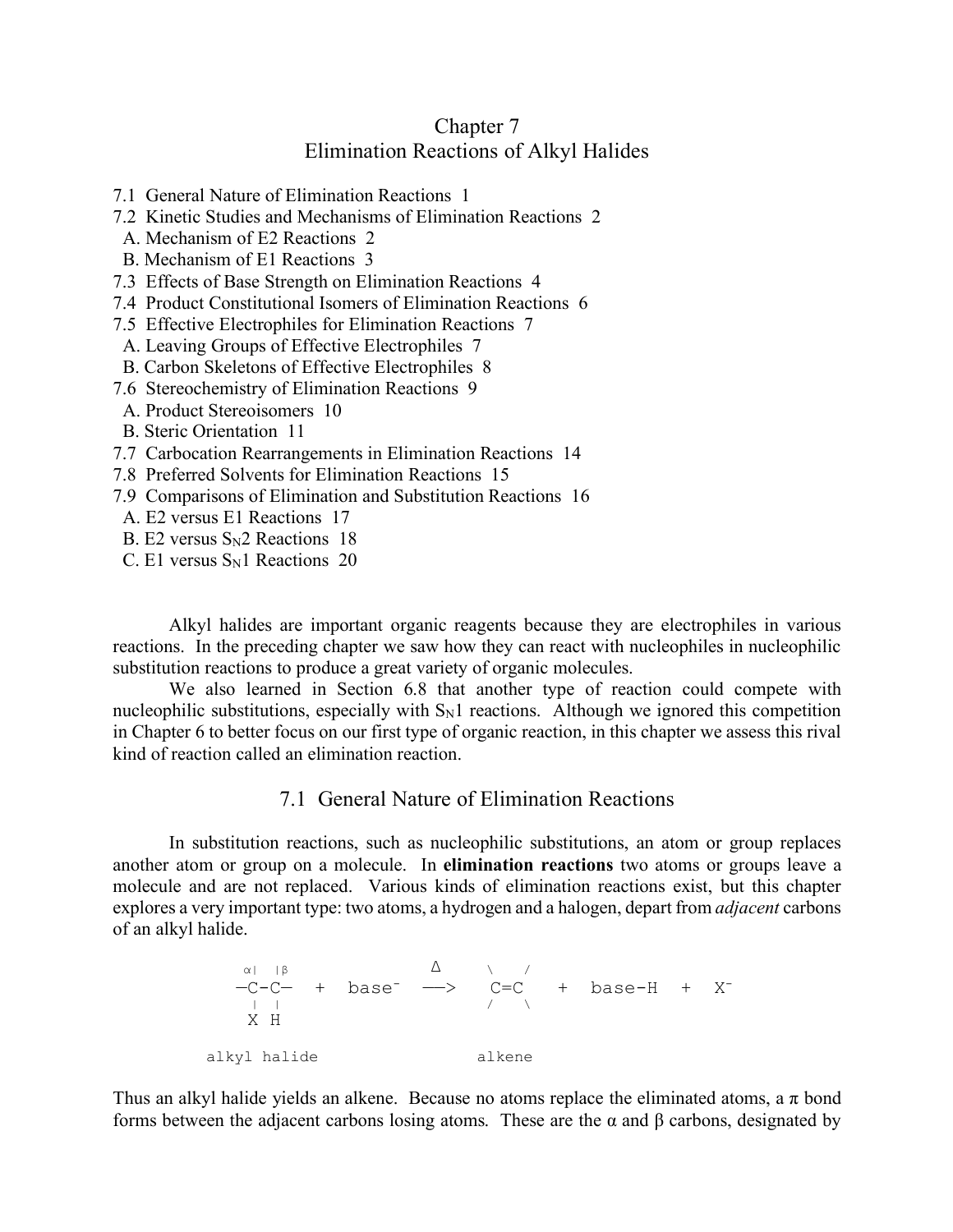their proximity to the halide functional group, as in Chapter 6.

Temperature affects elimination reactions. Two reactant molecules become three product molecules, so Δ*S*° is positive for the reaction. Therefore, according to the equation (Section 5.2):

$$
\Delta G^{\circ} = \Delta H^{\circ} - T \Delta S^{\circ}
$$

as temperature (*T*) increases, Δ*G*° decreases and becomes more favorable. Indeed, high temperatures are normally used in elimination reactions. The above balanced reaction equation does not indicate a reaction mechanism, which is our next concern.

Puzzle  $7.1$  —

For an intermolecular SN2 reaction of an alkyl halide, is Δ*S°* distinctly positive, distinctly negative, or about zero? Explain.

———————————————————————————————————————

### 7.2 Kinetic Studies and Mechanisms of Elimination Reactions

Kinetic studies illuminated the mechanisms of  $S_N2$  reactions (Section 6.3A) and  $S_N1$ reactions (Section 6.5A). Now they will shed light on two elimination mechanisms.

## 7.2A Mechanism of E2 Reactions

Consider the simultaneous reactions:



In an elimination reaction the α carbon of the alkyl halide loses a halogen and a β carbon loses a hydrogen to yield an alkene. In this alkyl halide the two β carbons are equivalent and elimination of a hydrogen from either one yields the same product. A competing  $S_N2$  reaction produces the alcohol product. What is the mechanism of the elimination reaction?

Kinetic studies on the above elimination reaction show that its rate is first order in each of the two reactants. Its rate law follows accordingly:

$$
rate = k[R-Br][HO^{-}]
$$

Evidently, both reactants participate in (or possibly before) the rate-limiting step. Here is the simplest mechanism consistent with the kinetics: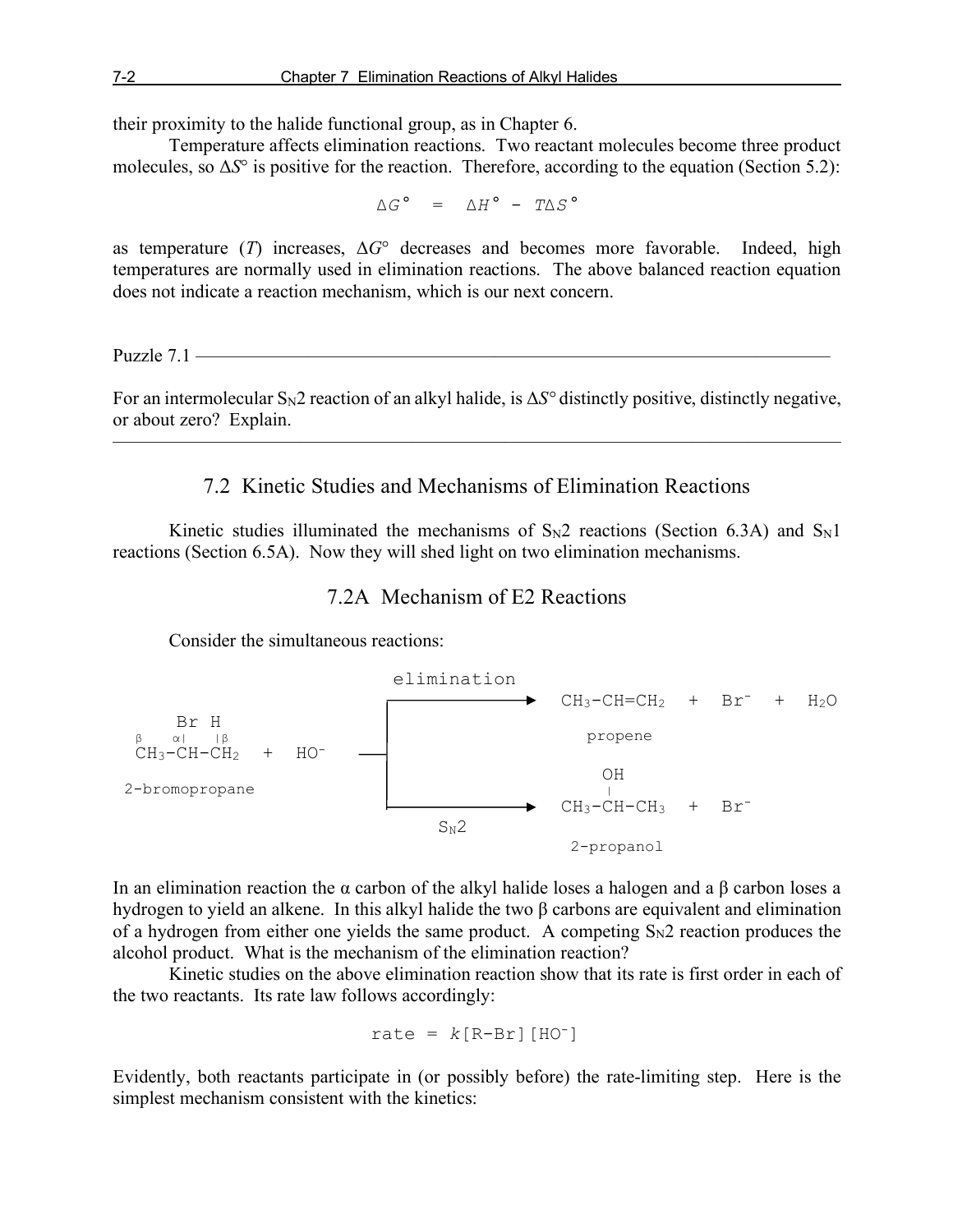

This mechanism, confirmed by other kinds of experiments, is called **E2,** meaning a bimolecular elimination. Note that the 2 indicates the number of reactants in the rate-limiting (and only) step, not the number of steps. It is a concerted reaction, in which one mechanistic step comprises all bond making and breaking. In this regard an  $E2$  reaction resembles an  $S_N2$  reaction.

In this E2 mechanism the alkyl halide reacts as an *acid* electrophile by donating a β proton to a *base* nucleophile. This reaction succeeds because the donated proton leaves its electrons in a stable place: a  $\pi$  bond between the  $\beta$  and  $\alpha$  carbons. In turn, the  $\alpha$  carbon, which can tolerate only four bonds, must break its bond with the bromine. Fortunately, as we know from Chapter 6, the halogen is a good leaving group because it is stable after acquiring another lone pair and negative charge.

The above series of three electron arrows nicely illustrates all four rules for electron arrows (Section 5.1). Note especially how each arrow, even the second one, ends at an atom, and how each of the latter two arrows picks up where the preceding one leaves off, head to tail.

Puzzle 7.2 ——————————————————————————————————

Consider the E2 reaction (ignore the concurrent  $S_N2$  reaction):

 $CH_3O^-$  +  $CH_3CH_2CHClCH_3$  ->

(a) Draw the two constitutional isomers produced.

(b) Draw the mechanism (with electron arrows of course) leading to each alkene.

### 7.2B Mechanism of E1 Reactions

 $\overline{\phantom{a}}$  , and the contract of the contract of  $\overline{\phantom{a}}$ 

Consider the competing reactions:



The organic reactant and organic products are identical to those during the E2 reaction of Section 7.2A. Different, however, is the inorganic reactant, water. This weak nucleophile accounts for the  $S_N1$  product, 2-propanol, as well as a different elimination mechanism.

Once again, kinetic studies suggest the mechanism of the above elimination reaction. This reaction is first order in alkyl bromide but zero order in water. Consistent with this information is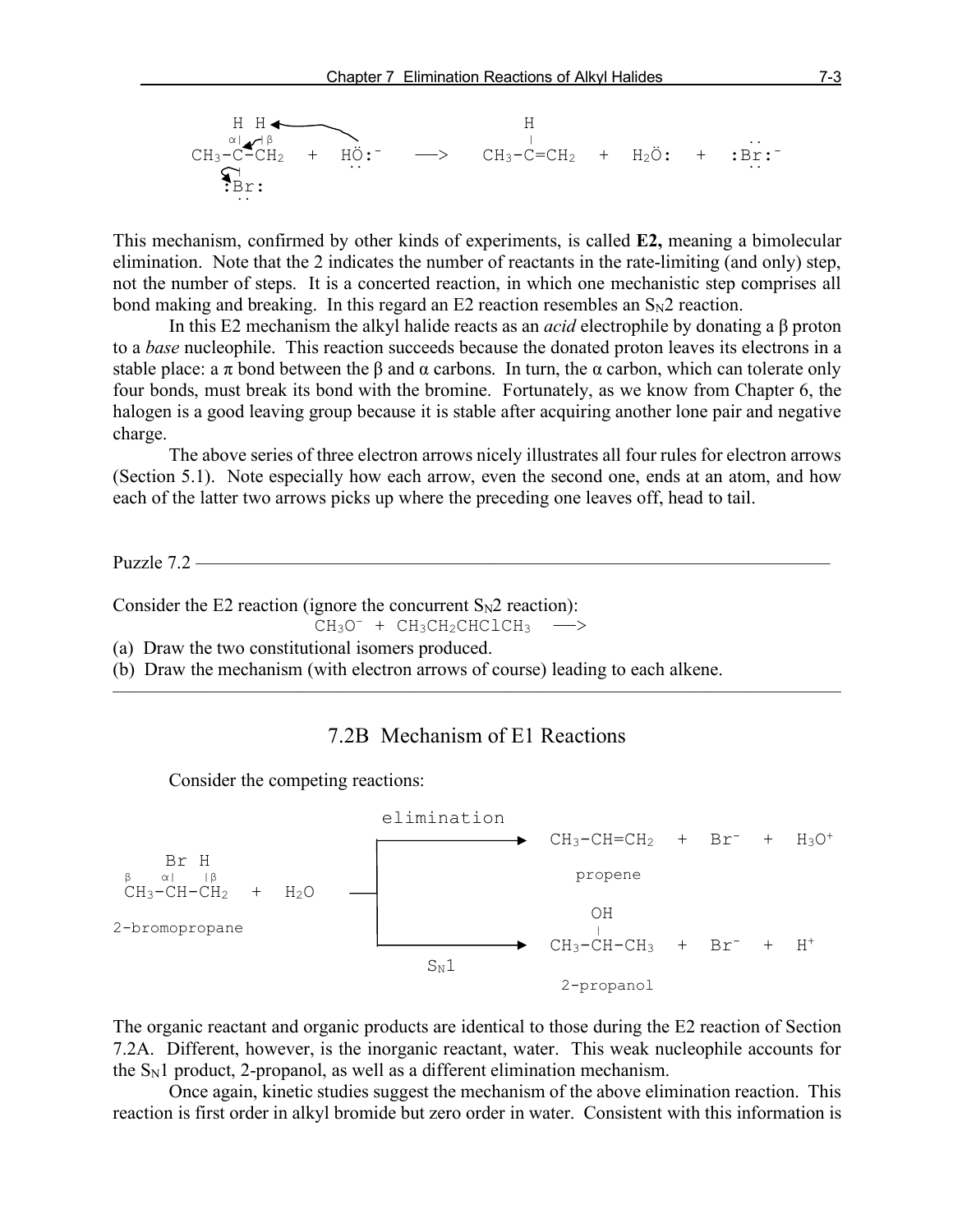its rate law:

rate =  $k[R-Br]$ 

The water does not react in (or before) the rate-limiting step! Such a unimolecular rate-limiting step, where only one molecule reacts, designates the elimination reaction as **E1.** Its mechanism is consistent with this and other studies:

 $\begin{array}{ccccccc}\n\text{H} & \text{H} & \text{H} & \text{H} & \text{H} & \text{H} & \text{H} & \text{H} & \text{H} \\
\text{M} & \text{M} & \text{M} & \text{M} & \text{M} & \text{H} & \text{H} & \text{H}\n\end{array}$  $CH_3-C-CH_2 \longrightarrow :Br:^- + CH_3-C-CH_2 \longrightarrow CH_3-C=CH_2 + H_3\ddot{O}^+$  $\sim$   $\frac{1}{100}$  .  $\frac{1}{100}$  .  $\frac{1}{100}$  .  $\frac{1}{100}$  .  $\frac{1}{100}$  .  $\frac{1}{100}$  $\bigstar$ : Br:

Aside from the alkene product, this two-step reaction recalls the  $S_N1$  mechanism. In both cases the first step is identical: the good leaving group, halide, leaves the  $\alpha$  carbon to form a carbocation intermediate. In both cases this carbocation is the key factor in many reaction properties. In both cases the nucleophile does not react in the first step. In the E1 reaction, however, the carbocation electrophile reacts as an *acid*, donating a β proton to the *base* nucleophile. (In an S<sub>N</sub>1 reaction the carbocation electrophile does not donate a proton to the nucleophile.) This is a reasonable step because forming a  $\pi$  bond fills the octet shell and neutralizes the charge of the cationic carbon.

This mechanism agrees with the unimolecular kinetics only if its first step, which excludes the base, is the slow, rate-limiting step. As explained in Section 6.5B for the identical  $S_N1$  first step, this slowness is reasonable because a bond must break without any compensating bond formation. The kinetics of E1 reactions resemble  $S_N1$  kinetics.

We will compare the E1 and E2 mechanisms by several criteria in the next several sections. These criteria will allow us to predict when and how E1 and E2 reactions occur.

Puzzle  $7.3$  —

Consider the E1 reaction (ignore the concurrent  $S_N1$  reaction):

 $CH<sub>3</sub>OH + (CH<sub>3</sub>)<sub>3</sub>CI$  -->

(a) Draw the alkene product.

(b) Draw the mechanism (with electron arrows of course) for the reaction.

Puzzle 7.4 —

α-Pinene is a component of turpentine, found in pine trees. During its biosynthesis a carbocation yields the alkene:



 Draw a mechanism for this step, using an unspecified base.

7.3 Effects of Base Strength on Elimination Reactions

 $\overline{\phantom{a}}$  , and the contract of the contract of  $\overline{\phantom{a}}$ 

In both types of elimination reactions, a base abstracts a proton from an acid.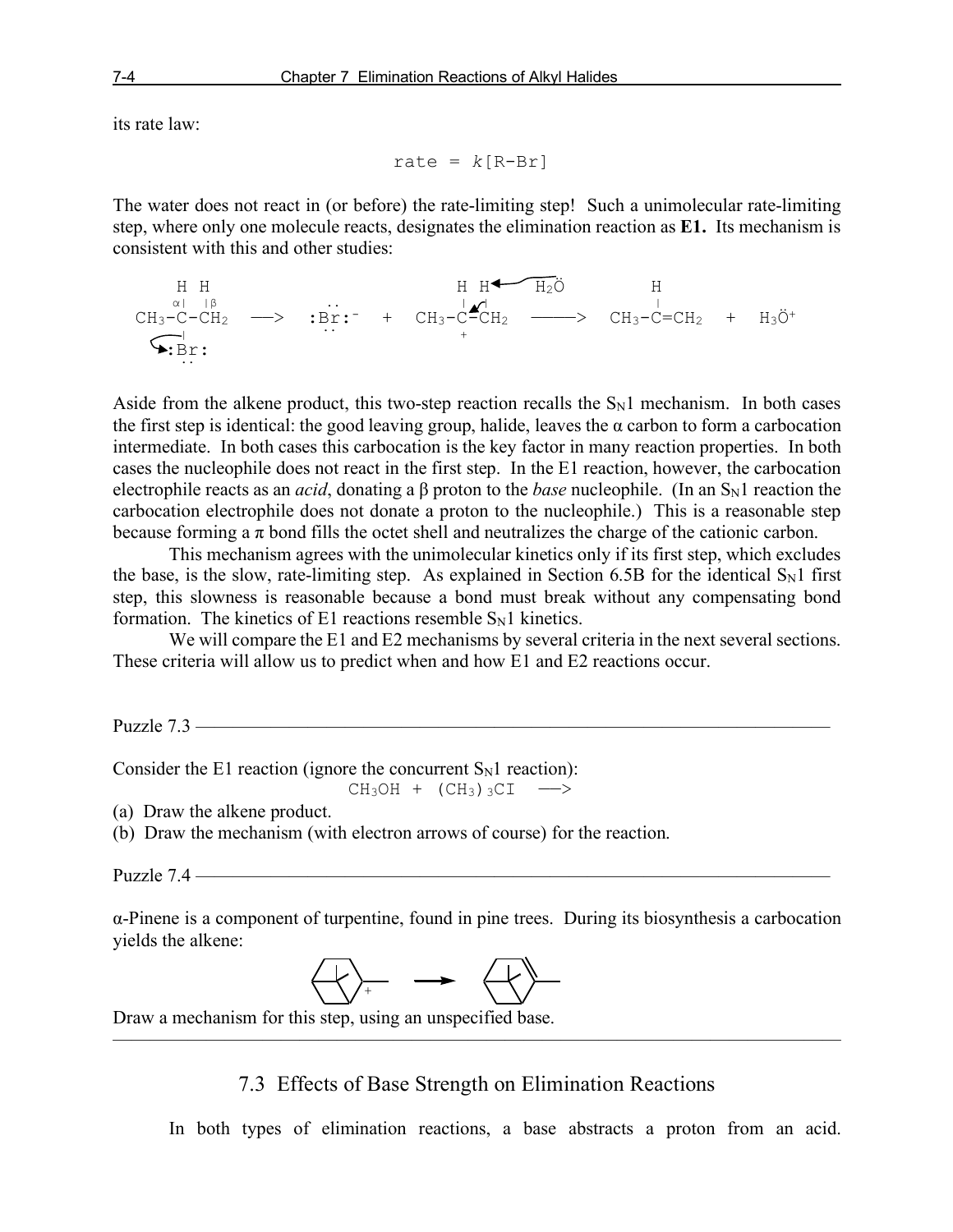Consequently, the strength of the acid determines the strength needed by the base. Softness does not help the base because an acid is hard (Section 4.9). In contrast, softness helps nucleophiles react with soft  $S_N2$  electrophiles (Section 6.4C).

In E2 reactions the acid is an alkyl halide, which loses a β proton to the base. Although the most acidic proton on the alkyl halide, this β proton is weakly acidic, like protons on most carbons. Therefore, the E2 base must be strong to directly remove the proton. (A strong base has a conjugate acid with a  $K_a < 10^{-7}$ .)

#### **as basicity of base ↑, E2 rate ↑**

Because nucleophilicity and basicity are related, but not identical, properties, a good, strong  $S_N2$ nucleophile is often, but not always, a strong base. Table 7.1 shows four categories of bases and  $S_{N2}$  nucleophiles. Among the bases in Table 7.1, only those in the column of strong bases are good for E2 reactions. The examples of *tert*-butoxide and three halide ions show that good E2 bases are not synonymous with good  $S_N2$  nucleophiles. In fact, one can find nucleophiles with any combination of suitability and unsuitability for  $E2$  and  $S_N2$  reactions.

#### Table 7.1 Categories of Bases and  $S_N2$  Nucleophiles

|                                                           | Strong bases<br>(good for E2)                                                                                                                                                               | Weak bases<br>(poor for E2,<br>good for E1)                                                                                                                                                                                                                                                                                                                                                                                                           |
|-----------------------------------------------------------|---------------------------------------------------------------------------------------------------------------------------------------------------------------------------------------------|-------------------------------------------------------------------------------------------------------------------------------------------------------------------------------------------------------------------------------------------------------------------------------------------------------------------------------------------------------------------------------------------------------------------------------------------------------|
| Strong $S_N2$ nucleophiles<br>(qood for S <sub>N</sub> 2) | $H\ddot{\mathrm{o}}$ : , $R\ddot{\mathrm{o}}$ : , $-N-$ , $-S$ : $^{-1}$<br>the contract of the contract of the contract of the contract of the contract of the contract of the contract of | $:$ $\overline{C}$ $:$ $\overline{C}$ $:$ $\overline{D}$ $:$ $\overline{D}$ $:$ $\overline{D}$ $:$ $\overline{D}$ $:$ $\overline{D}$ $:$ $\overline{D}$ $:$ $\overline{D}$ $:$ $\overline{D}$ $:$ $\overline{D}$ $:$ $\overline{D}$ $:$ $\overline{D}$ $:$ $\overline{D}$ $:$ $\overline{D}$ $:$ $\overline{D}$ $:$ $\overline{D}$<br>the contract of the contract of the contract of the contract of the contract of the contract of the contract of |
| Weak $S_N2$ nucleophiles<br>(poor for $S_N2$ )            | $(CH_3)$ 3CÖ: $^-$                                                                                                                                                                          | $:$ F: $^-$ , HÖH, RÖH<br>the company of the company of the company of the company of the company of the company of                                                                                                                                                                                                                                                                                                                                   |

In an E1 reaction the acid is not the alkyl halide itself, but the carbocation intermediate, which loses a β proton to the base in the second step:



In contrast to the β proton of an alkyl halide, the β proton of a carbocation is very acidic. It is true that this proton is bonded to a carbon, which normally does not donate a proton readily. Yet, a carbocation is exceptionally unstable and acidic. By losing a  $\beta$  proton, a carbocation forms a  $\pi$ bond, which both neutralizes its charge and completes its octet. Therefore a good E1 base can be weak. In fact, a weak base helps an E1 reaction compete against an E2 reaction, which needs a strong base. All of the bases in the last column of Table 7.1 are good, weak E1 bases.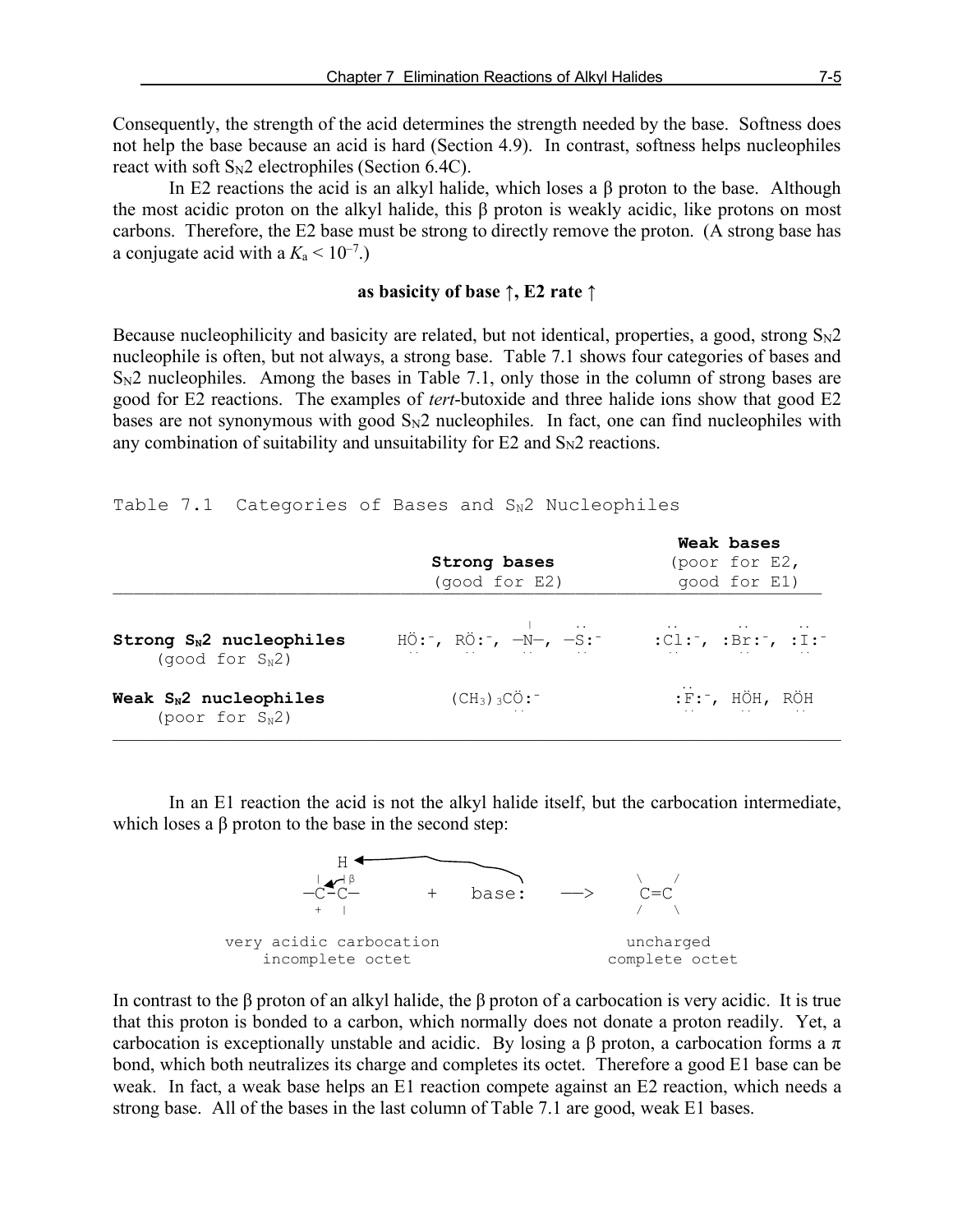Puzzle 7.5 ——————————————————————————————————

Why does Table 7.1 classify *tert*-butoxide, (CH<sub>3</sub>)<sub>3</sub>CO<sup>-</sup>, as a weak S<sub>N</sub>2 nucleophile?

Puzzle 7.6 ——————————————————————————————————

Classify the following as good E2 or good E1 bases: (a) CH<sub>3</sub>OH (b) CH<sub>3</sub>O<sup>-</sup> (c) CH<sub>3</sub>NH<sub>2</sub> (d) <sup>-</sup>NH<sub>2</sub>

## 7.4 Product Constitutional Isomers of Elimination Reactions

———————————————————————————————————————

Sometimes an elimination reaction can produce more than one alkene constitutional isomer. We know that the electrophile loses a β proton, but what if two (or three) *different* β protons could be removed?

Consider the elimination reaction:

| H Rr H        |  |  |                                     | $CH_3CH-CH-CH_2$ + HO <sup>-</sup> $\longrightarrow$ CH <sub>3</sub> CH=CH-CH <sub>3</sub> + CH <sub>3</sub> CH <sub>2</sub> -CH=CH <sub>2</sub> |
|---------------|--|--|-------------------------------------|--------------------------------------------------------------------------------------------------------------------------------------------------|
| 2-bromobutane |  |  | 2-butene<br>80%<br>2 R substituents | 1-butene<br>20 <sup>8</sup><br>1 R substituent                                                                                                   |

This reaction is mostly E2 because hydroxide ion is a strong base, which reacts before a carbocation forms. Note that two alkene isomers are produced. This is not surprising because the alkyl halide has two different β carbons with β hydrogens.

Why does the reaction yield more 2-butene than its isomer, 1-butene? As usual, we expect more of the product that is more stable. For reasons to be explored in Section 8.7B, an alkene isomer with more alkyl groups substituted on the carbons of its double bond is lower in energy than another isomer with fewer alkyl substituents. The first product above has two alkyl (methyl) substituents on its double bond, whereas the second product has only one alkyl (ethyl) substituent. Consequently, 2-butene is a more stable and more plentiful product than 1-butene. Yet, because their difference in energy is small, both isomers are significant products.

Actually, statistics favors the minor isomer product. Abstracting any of three β hydrogens from  $C(1)$  yields 1-butene, whereas 2-butene results from removing one of only two  $\beta$  hydrogens from C(3). Stability, however, is more important than statistics.

Now consider another elimination reaction:

| $BCH_3$                 | CH3OH | CH <sub>3</sub>   | CH <sub>3</sub>   |
|-------------------------|-------|-------------------|-------------------|
|                         |       |                   |                   |
| $CH_3CH_2-C-CH_3$       |       | $CH3CH=C-CH3$     | $CH_3CH_2-C=CH_2$ |
|                         |       |                   |                   |
|                         |       |                   |                   |
|                         |       | 2-methyl-2-butene | 2-methyl-1-butene |
| 2-chloro-2-methylbutane |       | 80% of alkenes    | 20% of alkenes    |
|                         |       | 3 R substituents  | 2 R substituents  |

This is an E1 reaction because the methanol solvent is a weak base, unsuited for an E2 reaction. Like the E2 reaction above, does this two-step mechanism yield more of the more highly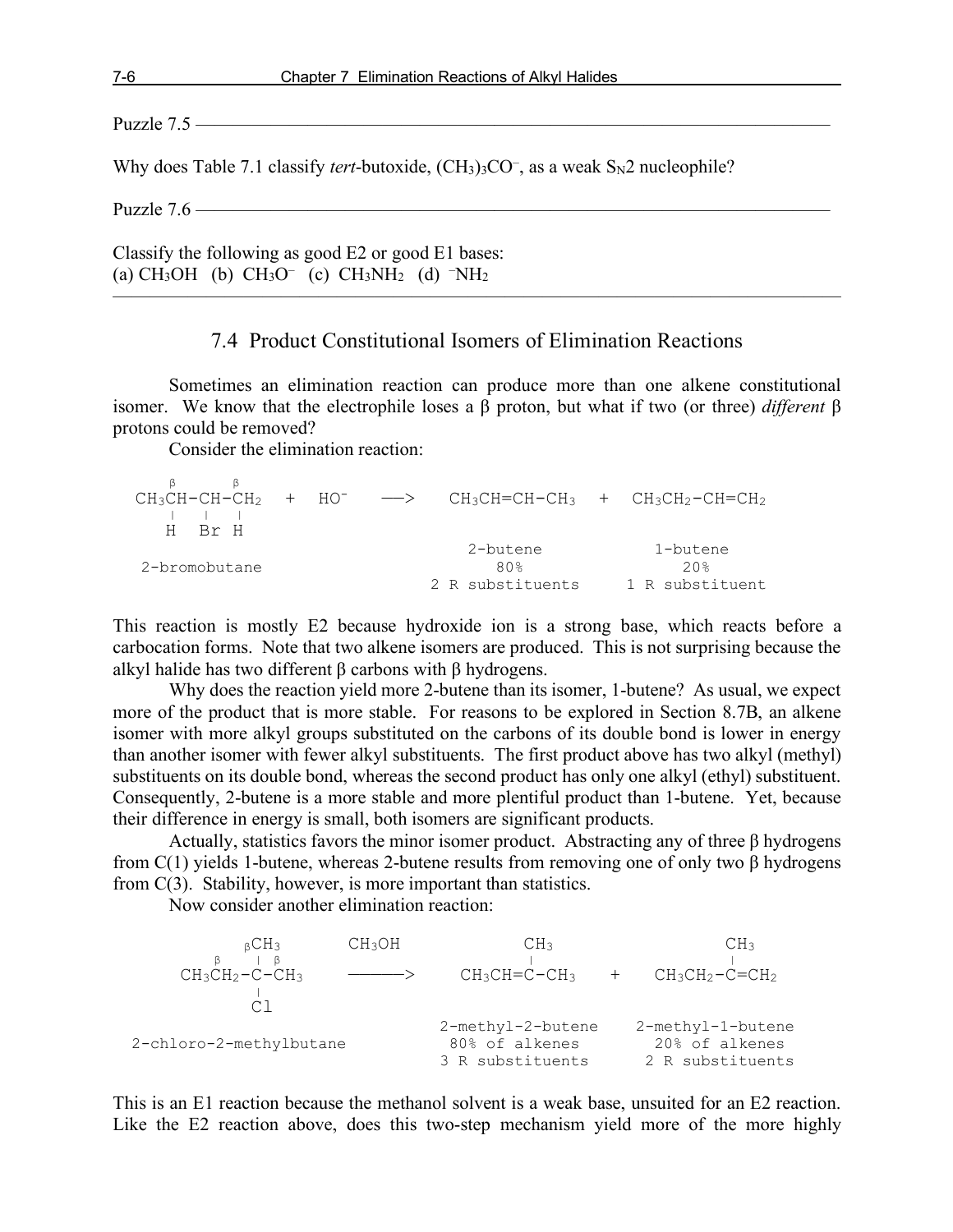substituted alkene isomer? The major E1 product is the first isomer, which has three alkyl (methyl) substituents on its double bond. In contrast, the second, minor isomer has only two alkyl (ethyl and methyl) substituents. Evidently the more stable product is again the major product. Indeed, *most E2 and E1 reactions produce more of the alkene that is more stabilized by alkyl substituents*. Once again, statistics would predict more of the minor isomer in six-to-two ratio. Once again, however, stability is more important than statistics.

Note that the alkyl halide electrophile above actually has three β carbons. Why are only two alkene isomers produced? Two of the three β carbons lie in identical methyl groups. Any of their six β hydrogens can be lost to give the identical alkene isomer, 2-methyl-1-butene.

Puzzle 7.7 —

Consider the elimination reaction:

 $CH_3CH_2O^-$  +  $(CH_3CH_2)$ <sub>2</sub>CICH<sub>3</sub> -->

(a) Is this mostly an E1 or E2 reaction? Explain.

(b) Draw the alkene product(s). Disregard stereoisomers.

(c) If more than one alkene constitutional isomer is formed, which is the major product? Explain.

(d) Draw the mechanism for the reaction leading to an alkene.

Puzzle 7.8 —

An enzyme is a huge polymer of definite shape that catalyzes biological reactions. Part of its catalytic activity involves binding substrates (i.e., reactants) to particular locations at its active (i.e., reactive) site. An enzyme controls the following step in the biosynthesis of limonene, an oil with a lemon-like odor in lemons and oranges:



(a) Without an enzyme, would limonene be the predominant constitutional isomer produced from this elimination step? Explain.

(b) By its structure how could an enzyme control the constitutional isomer produced?

7.5 Effective Electrophiles for Elimination Reactions

———————————————————————————————————————

In Section 7.3 we examined the kinds of nucleophiles useful for elimination reactions: strong bases for E2 reactions and weak bases for E1 reactions. Now we consider the other half of the reactant story: the acid electrophiles.

# 7.5A Leaving Groups of Effective Electrophiles

In Chapter 6 we learned that the leaving group leaves in the rate-limiting steps of both  $S_N2$ and  $S_N1$  reactions. Consequently, both nucleophilic substitutions require their leaving group byproducts to be stable, weak bases, such as halide ions.

Likewise, in our elimination reactions the acid electrophile releases its leaving group in the rate-limiting step: the only step of an E2 reaction, or the first, slow step of an E1 reaction.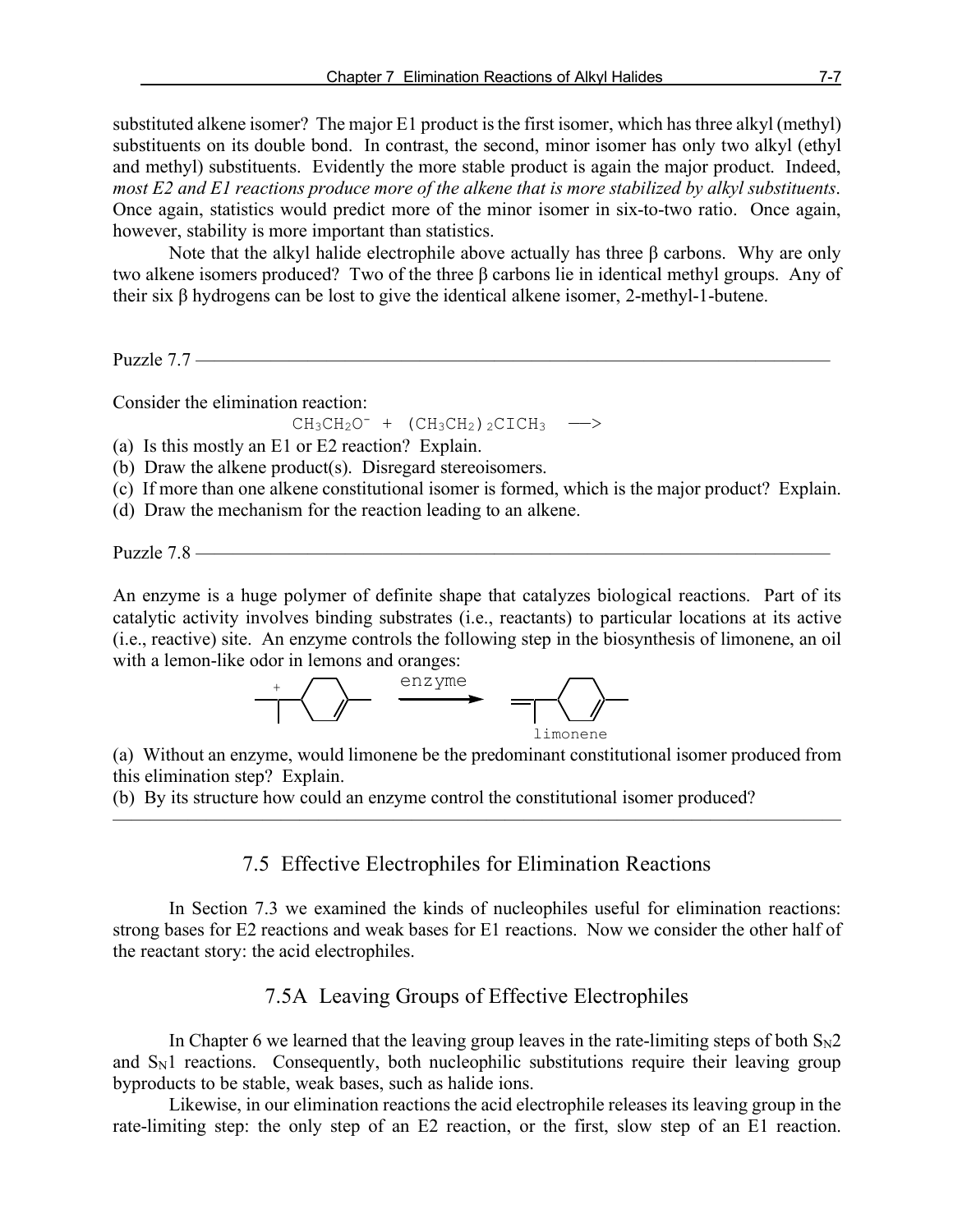Accordingly these byproduct leaving groups should be stable, weak bases. Furthermore, the weaker the leaving group's basicity, the faster the elimination reaction.

```
as basicity of L ↓, stability of L ↑ & E2 rate ↑ & E1 rate ↑
```
All of the halide ions are weak bases and therefore good leaving groups. Yet, weaker basicity makes some halide ions better leaving groups than others.

ability as leaving group in E2, E1,  $S_N2$ , and  $S_N1$  reactions

 $F^-$  <  $Cl^-$  <  $Br^-$  <  $I^-$ 

We saw the same ranking for  $S_N2$  (Section 6.4A) and  $S_N1$  reactions (Section 6.5B). All four reaction types show the same trends in leaving groups!

Puzzle 7.9 ——————————————————————————————————

Which of the following are good leaving groups for elimination reactions? (a) HO<sup>–</sup> (b) N≡C<sup>–</sup> (c) H<sub>2</sub>O (d) CH<sub>3</sub>CO<sub>2</sub><sup>–</sup> (e) <sup>–</sup>CH<sub>3</sub> (f) CH<sub>3</sub>NH<sub>2</sub> (g) H<sup>–</sup>

Puzzle 7.10 —————

More pyrophosphate groups than halides are found in organic compounds in organisms. Consider an alkyl pyrophosphate, a derivative of pyrophosphoric acid.

 O O O O  $\parallel$   $\parallel$   $\parallel$   $\parallel$   $\parallel$  $R-O-P-O-P-OH$   $HO-P-O-P-OH$ O<sup>-</sup> O<sup>-</sup> O- OH OH alkyl pyrophosphate pyrophosphoric acid Pyrophosphoric acid has these successive  $K_a$  values: 1 x 10<sup>-1</sup>, 3 x 10<sup>-2</sup>, 2 x 10<sup>-6</sup>, and 6 x 10<sup>-9</sup>.

Could the pyrophosphate ion readily leave the above alkyl pyrophosphate in an elimination reaction? Explain.

———————————————————————————————————————

7.5B Carbon Skeletons of Effective Electrophiles

Recall that  $S_N2$  and  $S_N1$  reactions clearly prefer certain classes of electrophiles. Fewer alkyl groups on the  $\alpha$  carbon of the electrophile diminish steric hindrance and favor an S<sub>N</sub>2 reaction (Section 6.4B). In contrast, more alkyl groups on the  $\alpha$  carbon stabilize the carbocation intermediate and favor an  $S_N1$  reaction (Section 6.5B).

E2 reactions are not so particular. They can tolerate any class of electrophile except methyl. Of course, a methyl electrophile with only one carbon cannot yield a double bond between *two* carbons. Also, steric hindrance at the α carbon of the electrophile generally does not influence an E2 reaction, unlike an  $S_N2$  reaction.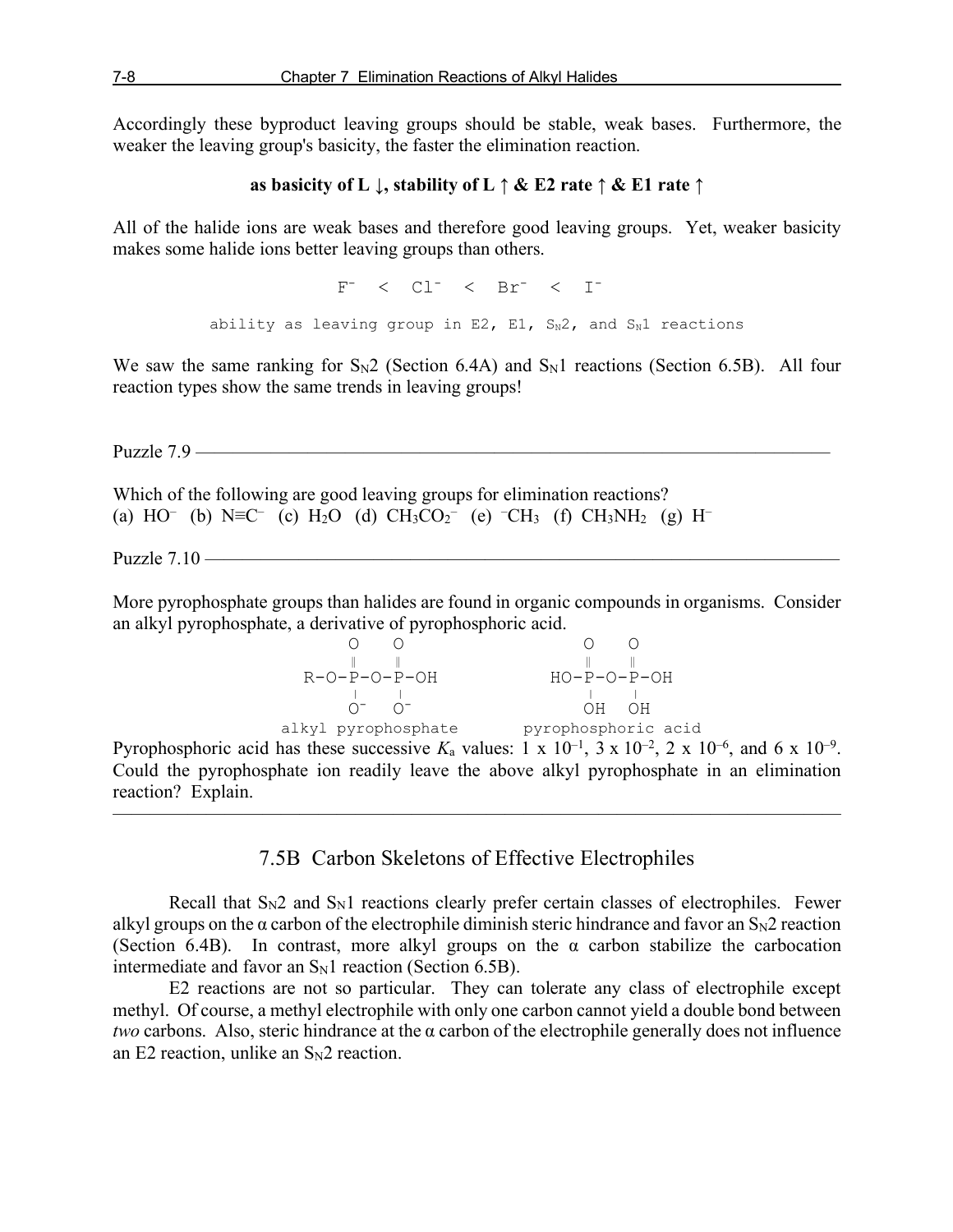

 electrophile different routes for  $E2$  and  $S_N^2$  nucleophiles

Whereas an  $S<sub>N</sub>2$  nucleophile must penetrate to the back of the  $\alpha$  carbon, an E2 base nucleophile can normally avoid steric hindrance by removing a β proton from the periphery of the electrophile.

Because of this tolerance, we have this listing of E2 electrophiles:

 $3^{\circ} \cong 2^{\circ} \cong 1^{\circ}$ ; not methyl suitability of electrophiles for E2 reactions

Note how much this listing differs from the  $S_N2$  ranking of electrophiles (Section 6.4B).

E1 reactions select the carbon skeletons of their electrophiles more carefully. Their first, rate-limiting step forms a carbocation, which alkyl groups stabilize by hyperconjugation (Section 6.5B). As we learned for  $S_N1$  reactions, ordinary methyl and primary carbocations are too unstable to form. Furthermore, hyperconjugation stabilizes tertiary carbocations more than secondary carbocations. Accordingly, tertiary carbocations are easier to make than secondary carbocations. So, we rank E1 electrophiles:

> 3° > 2°; not 1° or methyl suitability of electrophiles for  $E1$  (and  $S_N1$ ) reactions

Of course,  $S_N1$  reactions, which have an identical first step, prefer their electrophiles in the same order (Section 6.5B).

Puzzle  $7.11$  —

Indicate which of the following are suitable E2 electrophiles. Explain. (a)  $CH_3Br$  (b)  $CH_3CH_2I$  (c)  $(CH_3)_2CHCl$  (d)  $(CH_3)_2CHOH$  (e)  $(CH_3)_3CH$ (f)  $(CH_3)_3CBr$  (g)  $(CH_3)_3COCH_3$  (h)  $C_6H_5CH_2Cl$ 

Puzzle  $7.12$  —

Indicate which of the compounds in Puzzle 7.11 are suitable E1 electrophiles. Explain.

7.6 Stereochemistry of Elimination Reactions

———————————————————————————————————————

In Section 7.4 we distinguished between different constitutional isomer products. Now we will make even finer, stereochemical distinctions among products.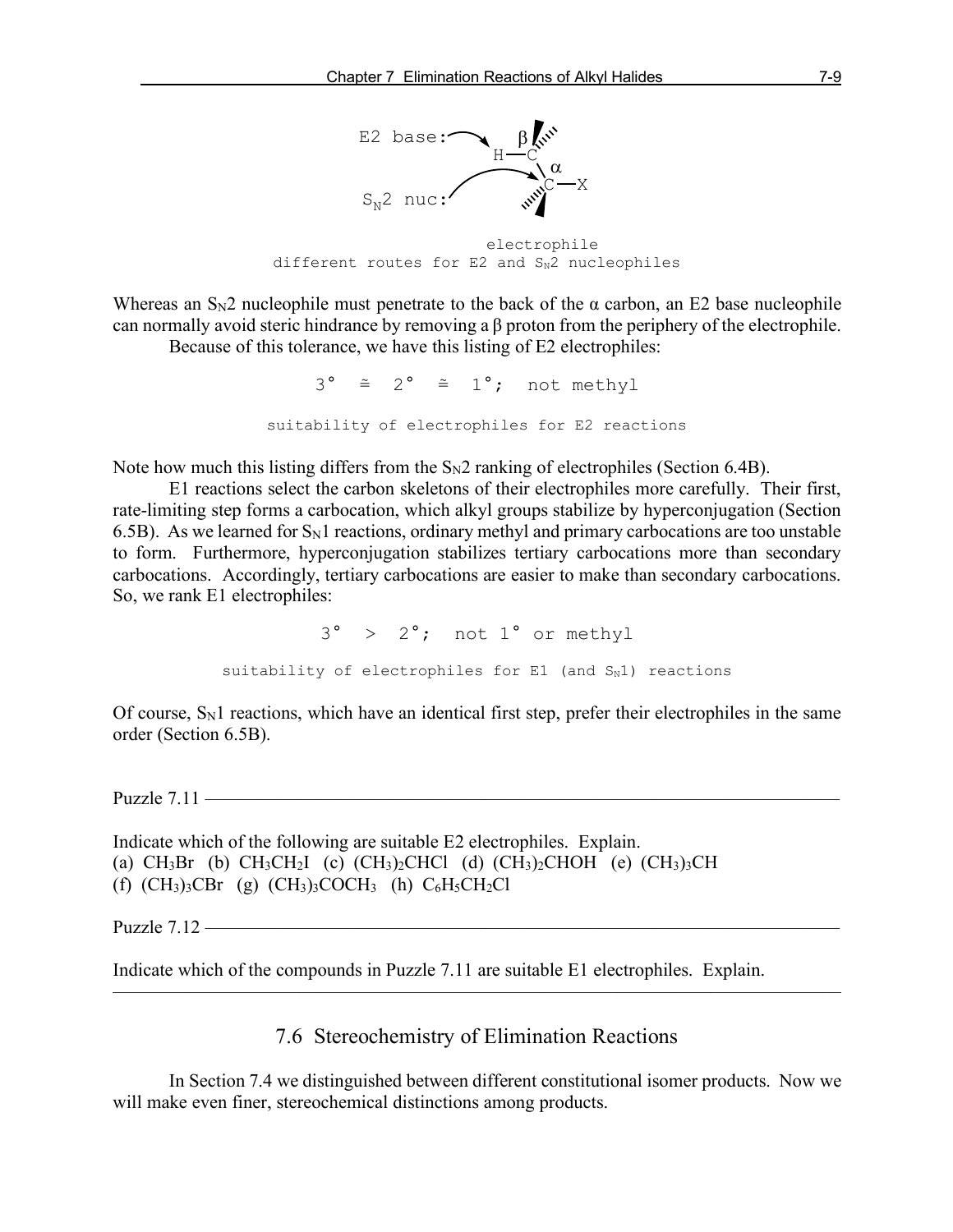## 7.6A Product Stereoisomers

Consider the elimination reaction (ignore competing nucleophilic substitutions):

 I 3 | 1 CH3O- H\ /CH3  $CH_3CH_2CH_2-CH-CH_3$  ————>  $CH_3CH_2CH_2-CH=CH_2 +$  C=C +  $CH_3CH_2$ /  $\rightarrow$  H 2-iodopentane 1-pentene (*E*)-2-pentene 1 R substituent 2 R substituents  $30\%$  50%  $\,$  H  $\,\backslash$   $\,$   $\,$  /H  $\,$  $+$  C=C  $CH_3CH_2$   $CH_3$  (*Z*)-2-pentene 2 R substituents  $20\%$ 

The strong base, methoxide ion, makes this mostly an E2 reaction. It produces three alkenes: the first by proton abstraction from  $C(1)$ , the last two by abstractions from  $C(3)$ . The last two are diastereomers of each other. The first alkene is a constitutional isomer of the other two. Are the relative yields of the two constitutional isomers reasonable? The 1-pentene isomer has only 30% yield, while the 2-pentene isomer (including both stereoisomers) has 70%. This is reasonable because 2-pentene has more (two) alkyl substituents than 1-pentene with only one alkyl substituent.

Are the relative yields of the two diastereomers reasonable? In the *Z* diastereomer the ethyl and methyl groups on the same side of the double bond sterically repel each other (discussed further in Section 8.7B). The *E* diastereomer, with the two alkyl groups on opposite sides of the double bonds, avoids this steric repulsion. Accordingly, the *E* stereoisomer is more stable and so has a higher yield (50%) than the *Z* stereoisomer (20%).

Whether for molecular geometry (Section 1.6) or for conformations (Section 2.6) or here for alkenes:

#### **as intramolecular repulsion ↑, enthalpy ↑ & stability ↓**

If ethanol replaces ethoxide ion as the base in the above elimination reaction, the weaker base would pursue an E1 reaction. Although the absolute yields of the three alkenes could change, their relative yields would be similar to the above distribution. Again the more stable *E* diastereomer would form in greater yield than the *Z* diastereomer.

In general, *both E2 and E1 favor not only the more stable constitutional isomer product, but also the more stable stereoisomer product*. Thus, most E2 and E1 reactions are partially stereoselective, that is, they select a certain stereoisomer at the expense of another (Section 6.3B). Normally they are not completely stereoselective because some of both possible stereoisomers form. Yet, we will see in the next section that some E2 reactions are 100% stereoselective and some cannot make the more stable stereoisomer or even the more stable constitutional isomer.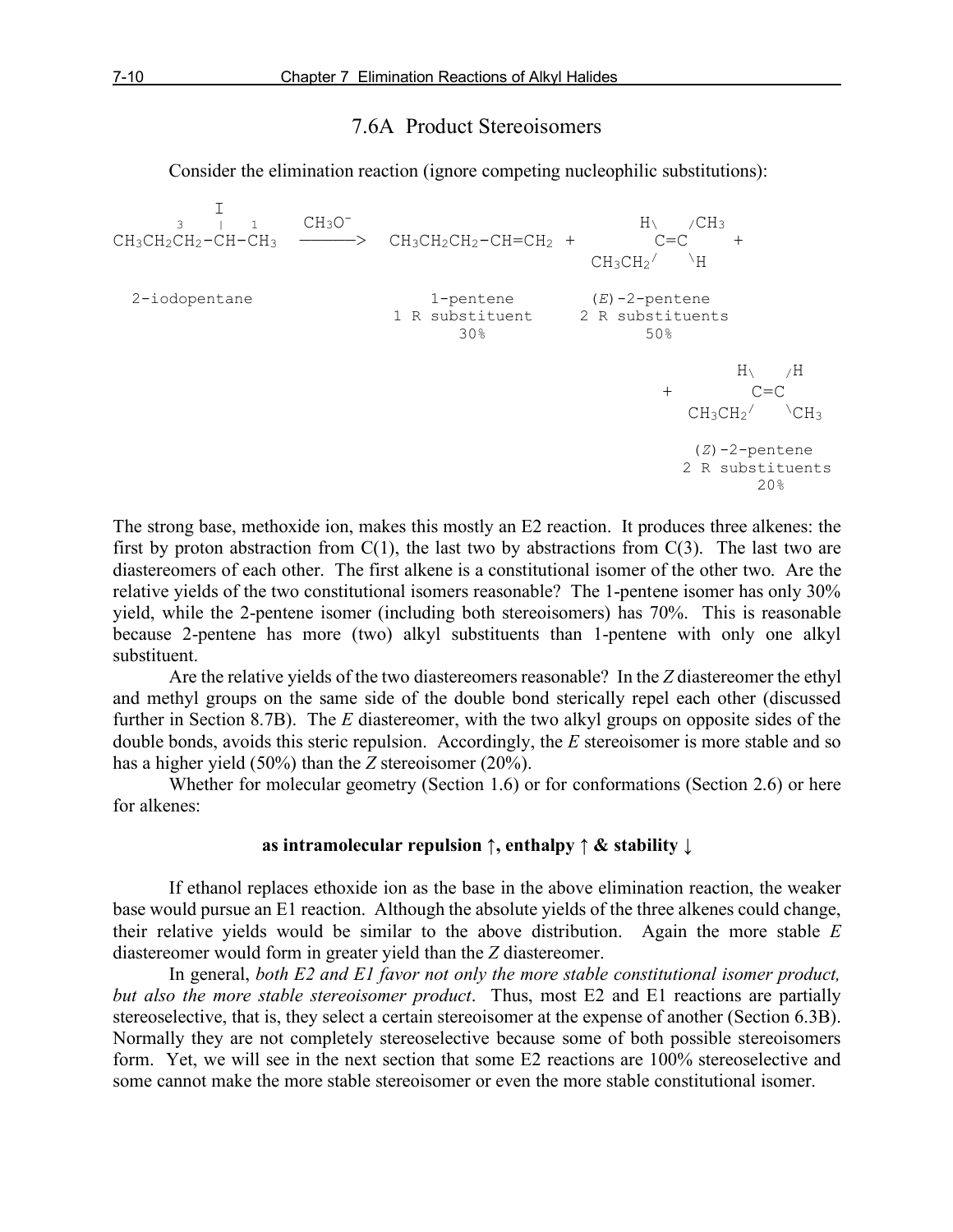Puzzle  $7.13$  —

Consider the elimination reaction (ignore substitutions):

$$
\mathrm{CH}_3\mathrm{CHBrCH}_2\mathrm{CH}_3\ +\ \mathrm{H}_2\mathrm{O}\ \longrightarrow
$$

(a) Is this mostly an E1 or E2 reaction? Explain.

(b) Draw the constitutional isomer products. Which isomer predominates? Explain.

(c) Draw any stereoisomer products. Which stereoisomer predominates? Explain.

## 7.6B Steric Orientation

———————————————————————————————————————

In the preceding section we saw that both E2 and E1 reactions tend to be partially stereoselective to produce more of the more stable *E* stereoisomer. In special situations, however, elimination reactions can be 100% stereoselective and even give solely the less stable *Z* stereoisomer. Let us investigate how steric orientation of the electrophile can affect elimination reactions.

Consider an E2 elimination reaction with a special electrophile, designed to betray steric requirements in the electrophile:



Strongly basic ammonia ( $K_a$  of  $^+$ NH<sub>4</sub> = 5 x 10<sup>-10</sup> < 10<sup>-7</sup>) assists this E2 reaction. Note the special alkyl halide with chiral atoms at the  $\alpha$  and  $\beta$  carbons. Also note the uniqueness of the organic product. It is not surprising that no other constitutional isomer is produced because the electrophile has only one β carbon with a hydrogen. (The benzene ring on the α carbon has no β hydrogen.) More surprising is the lack of any *Z* stereoisomer product. Evidently this is a completely stereoselective reaction.

A very similar E2 reaction confirms this remarkable degree of stereoselectivity:



With its  $\alpha$  carbon inverted, the alkyl halide reactant is a diastereomer of the previous reactant. Also 100% stereoselective, the reaction yields only one stereoisomer, the diastereomer of the previous product, although it is the less stable *Z* stereoisomer.

Thus, like  $S_N2$  reactions, some E2 reactions can be completely stereoselective. This similarity is not surprising because both  $S_N2$  and  $E2$  reactions are concerted. With simultaneous bond making and breaking, a concerted reaction demands a particular orientation of reactants in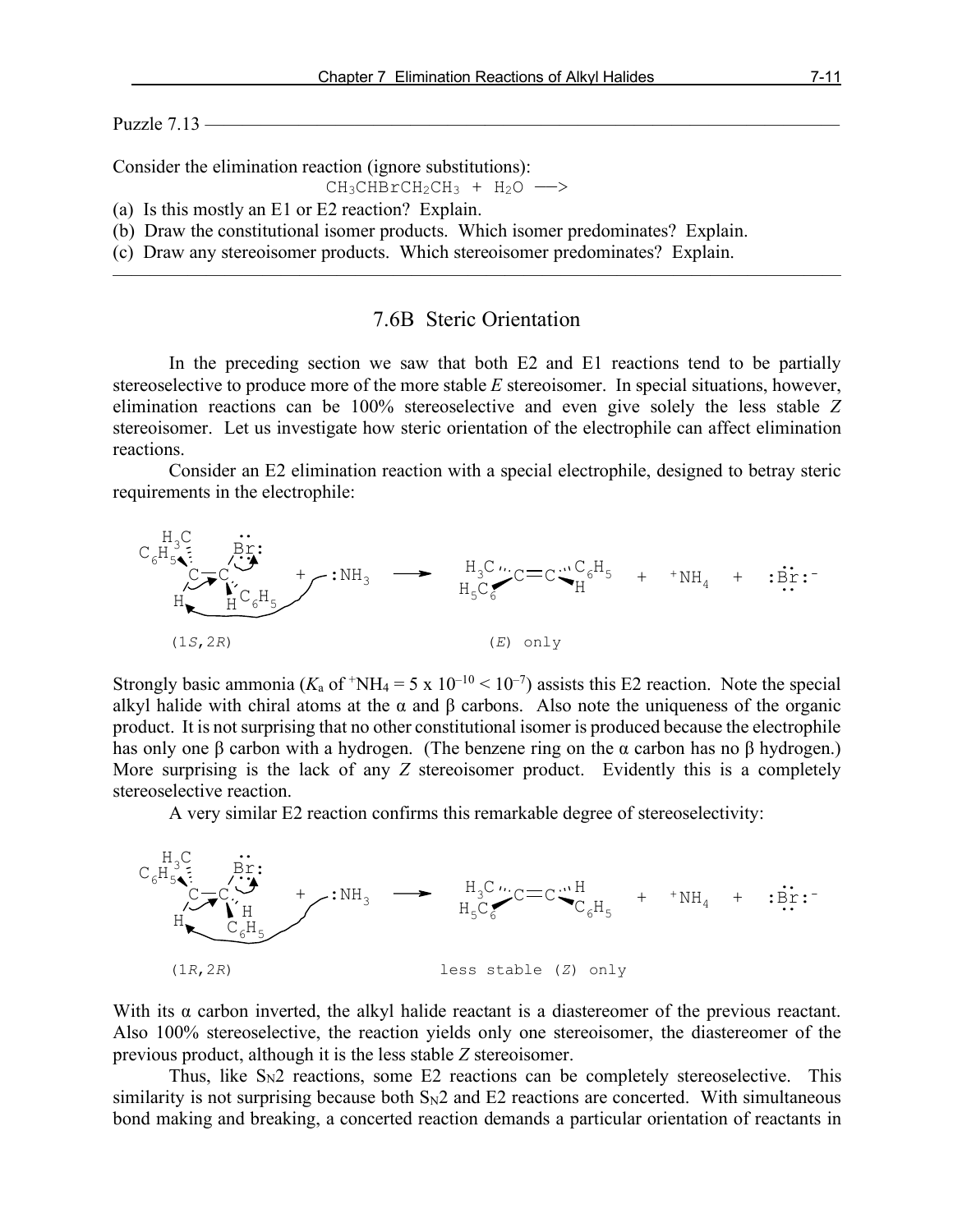order to maximize orbital overlap of all the involved bonds so that electrons can flow readily among them. Like  $S_N2$  reactions, E2 reactions maximize orbital overlap by the nucleophile approaching the electrophile from the back. Of course, the  $\alpha$  and  $\beta$  carbons freely rotate around their mutual single bond. Yet, the E2 base normally waits to take a β proton until it and the halogen are anti (Section 2.6C).

Note that the last two reactions present their electrophiles in the desired anti conformations:



Each alkyl halide reacts only in its one possible anti conformation to yield only one stereoisomer. For each conformation visualize the benzene and methyl groups on the β carbon descending as the repelling σ pair of the β hydrogen folds into a non-repelling π bond. Also imagine the hydrogen and benzene ring on the  $\alpha$  carbon ascending as the repelling  $\sigma$  pair of the bromine departs. Thus, one can rationalize the formation of the correct stereoisomer in each case. In general, whenever possible *E2 reactions proceed by this so-called anti elimination*, with the β hydrogen and the leaving group departing from opposite sides of the electrophile.

Cyclohexyl halides, with their more restricted conformational possibilities, demonstrate a particular version of the anti E2 reaction: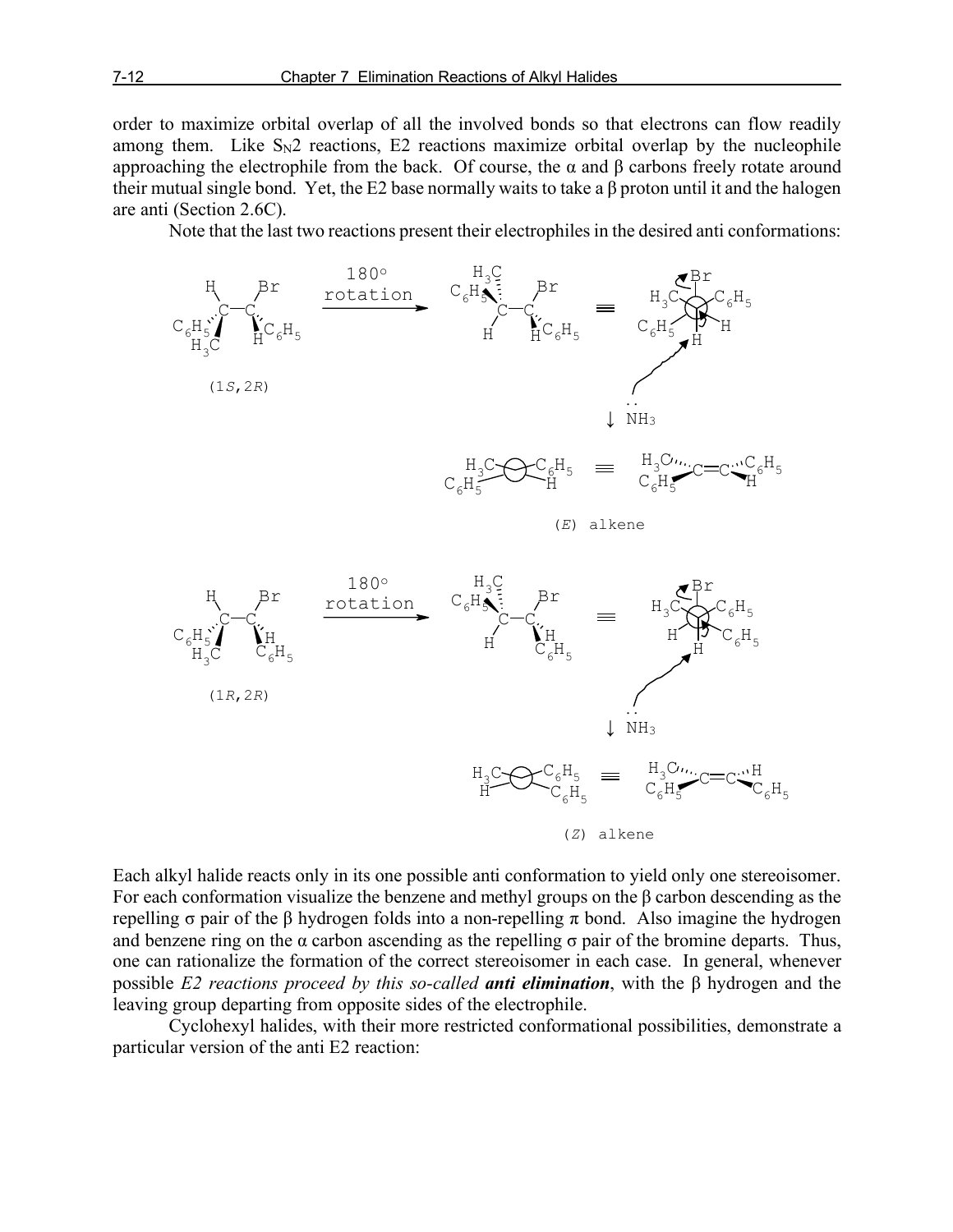

Why is only one constitutional isomer produced? In the first chair conformation of the electrophile only one β hydrogen is anti to the axial chlorine. The other two β hydrogens are gauche to the chlorine and therefore ineligible for E2 reaction.

In the electrophile's second conformation all three  $\beta$  hydrogens are gauche, not anti, to the equatorial chlorine. Consequently this conformation allows no E2 reaction. Indeed, no β hydrogen can ever be anti to an equatorial leaving group, as a model shows. Thus, to achieve an E2 reaction, a cyclohexyl halide must adopt a conformation that puts both the halogen and a β hydrogen axial, that is, anti to each other.

Why did we not observe this anti steric orientation in earlier E2 reactions? The earlier, simpler electrophiles had at least two hydrogens on a  $\beta$  carbon. Consequently, the alkyl halide could adopt at least two different anti conformations and not limit stereochemical options. The unusual electrophiles of this section were carefully chosen to be fully stereoselective. This situation is like that of S<sub>N</sub>2 reactions in Chapter 6. We only *observe* a stereoselective inversion of configuration when the  $S_N2$  electrophile's  $\alpha$  carbon is a chiral atom, although back approach inverts the configuration of every  $S_N2$  electrophile.

A few electrophiles cannot adopt an anti conformation because of geometric constraints. In that case, an E2 reaction might proceed from the second-best **syn** conformation, with the β hydrogen and leaving group on exactly the same side of the electrophile.

Do E1 reactions demand a particular steric orientation? Consider the E1 reaction with a weak base, methanol: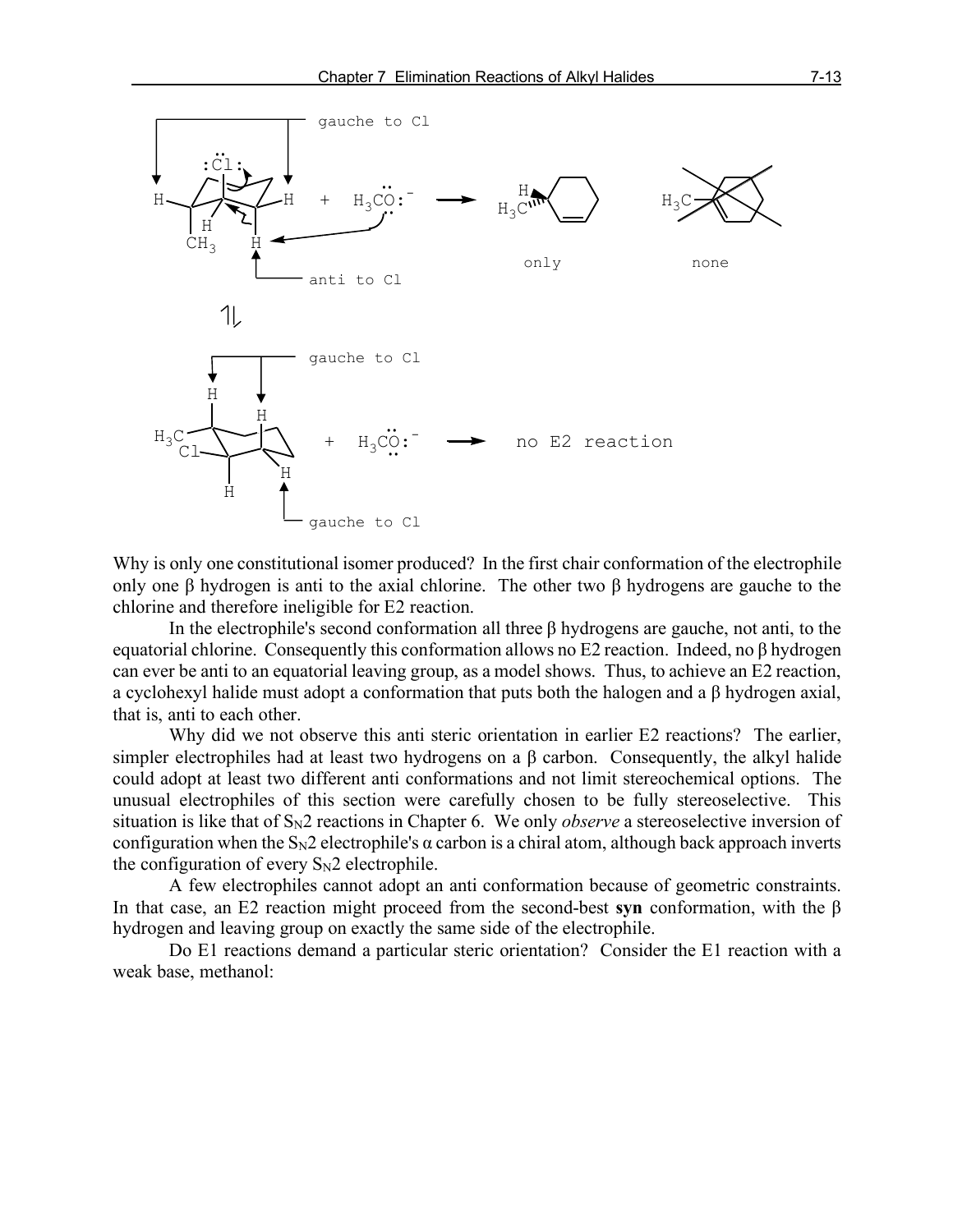

This E1 reaction yields both *E* and *Z* alkene diastereomers (although more of the more stable *E*), in contrast to the lone *E* stereoisomer from the E2 reaction of the identical alkyl bromide earlier in this section. The two stereoisomer products result from two different conformations of the carbocation intermediate. When the bond to the β hydrogen is coplanar with the empty *p* orbital of the cationic carbon, the base can take the hydrogen. Although E1 still favors the more stable *E* alkene product with less steric repulsion, E1 reactions do not require one particular conformation of their electrophiles.

Puzzle 7.14 ——————————————————————————————————

Consider the E2 reaction:

$$
\begin{array}{c}\n\text{Br} \\
\downarrow\n\end{array}
$$

 $CH_3CH_2CHC_6H_5 + (CH_3)3CO^-$  -->

(a) Draw all the constitutional isomer products.

- (b) One of the isomer products is produced in two stereoisomers. Draw the two stereoisomers.
- (c) Draw the conformation of the electrophile that yields each stereoisomer of part (b).

Puzzle  $7.15$  —

Consider the elimination reaction:

$$
CH_3CH_2O^+ + \bigodot
$$

(a) Draw the alkene product(s). Explain the number of products.

(b) If more than one alkene is produced, which one predominates? Explain.

## 7.7 Carbocation Rearrangements in Elimination Reactions

 $\overline{\phantom{a}}$  , and the contract of the contract of  $\overline{\phantom{a}}$ 

In Section 6.5D we found that  $S_N1$ , but not  $S_N2$ , reactions sometimes occur with a carbocation rearrangement. How about elimination reactions? Because they do not generate a carbocation intermediate, E2 concerted reactions cannot undergo carbocation rearrangement. Once again E2 resemble  $S_N$ 2 reactions.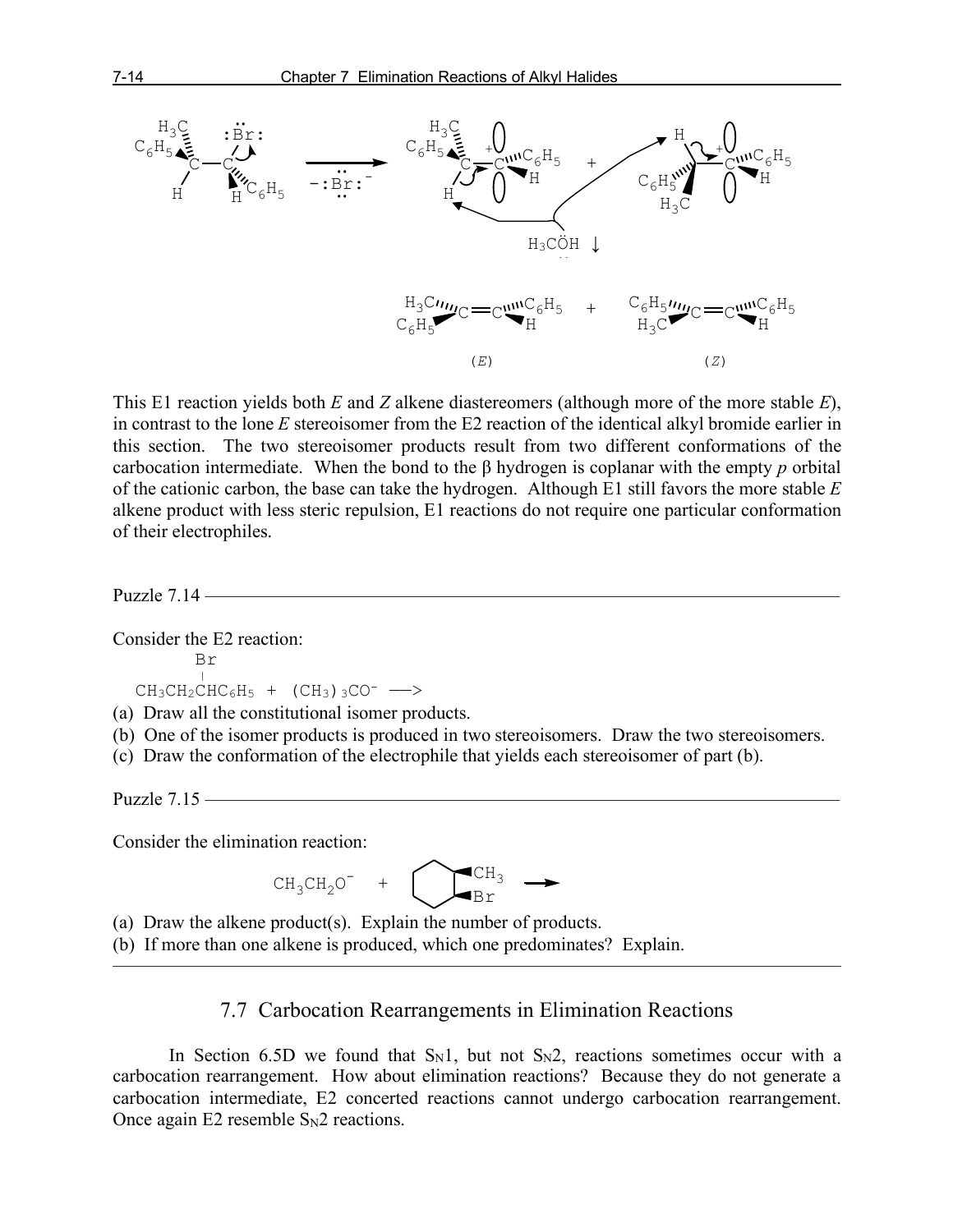In contrast, some E1 reactions give carbocations whose structure permits rearrangement. Consider the E1 reaction:



2,3-dimethyl-1-butene

Without a carbocation rearrangement, this reaction yields one constitutional isomer, 3,3-dimethyl-1-butene. In addition, the initial secondary carbocation can rearrange to a tertiary carbocation by a methyl shift. This second carbocation can lose either of two different β hydrogens to water to give two more unexpected isomers, 2,3-dimethyl-2-butene and 2,3-dimethyl-1-butene. The formation of rearranged isomers is another property that  $S_N1$  and E1 reactions share.

Puzzle  $7.16$  —

(a) Find an alkyl halide that can undergo an E1 carbocation rearrangement with a hydride shift. (b) Show the reaction, including all alkene isomer products.

## 7.8 Preferred Solvents for Elimination Reactions

———————————————————————————————————————

In Section 6.6 we found that  $S_N2$  reactions with anionic nucleophiles prefer aprotic solvents, whereas  $S_N1$  reactions favor protic solvents. Will elimination reactions follow the same pattern?

Indeed, like  $S<sub>N</sub>1$  reactions, E1 reactions prefer protic solvents. The reasoning is identical because the rate-limiting step is identical: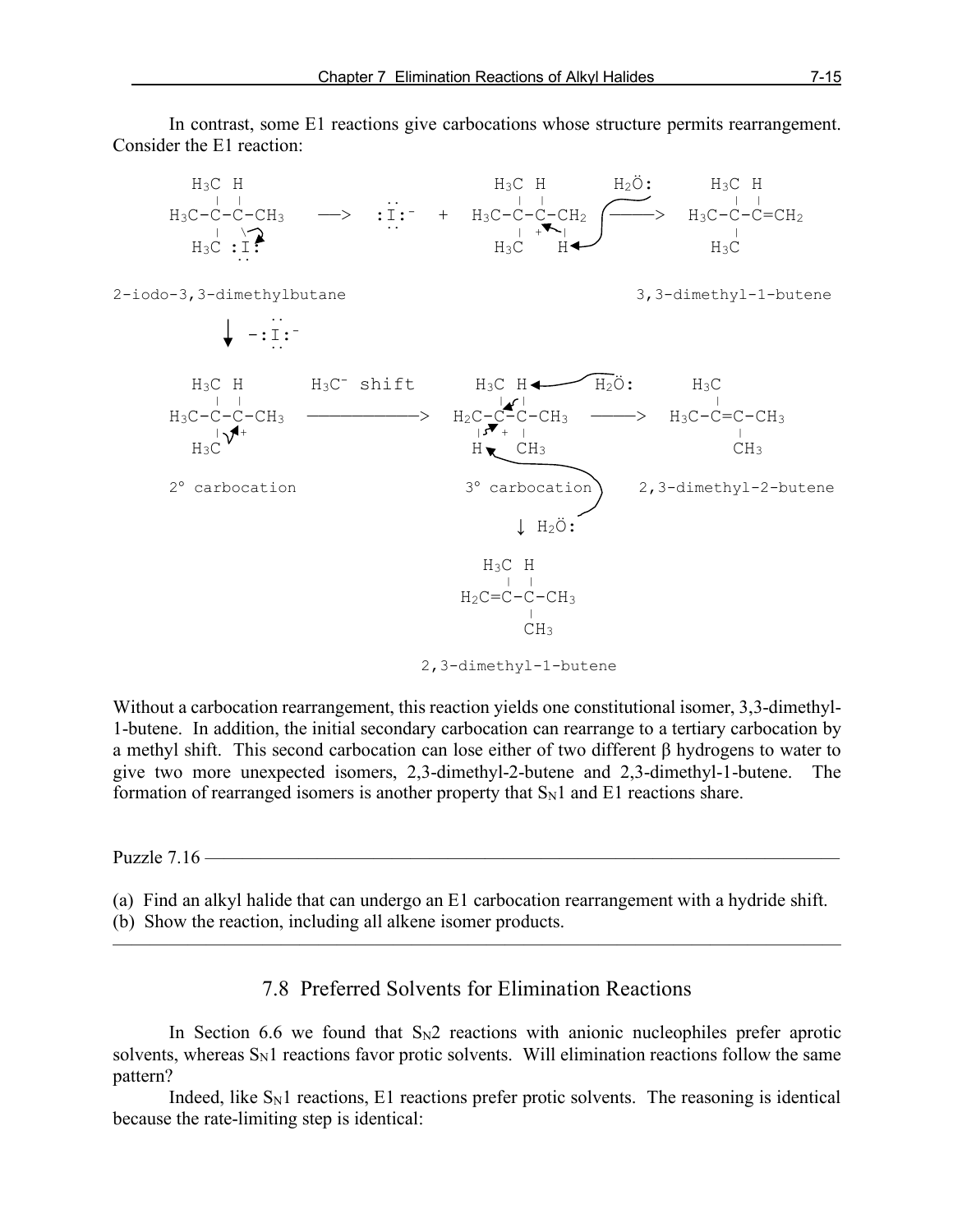

rate-limiting step of E1 reaction

A protic solvent, such as water or a small alcohol, can begin to hydrogen bond with the incipient halide anion leaving group in the transition state. Such an incipient hydrogen bond stabilizes the transition state of the rate-limiting step and lowers the activation energy of the step. Not only this step but also the whole E1 reaction is expedited. Furthermore, such protic solvents as water and alcohols are also good, weak E1 bases for the second step of the reaction.

E2 reactions normally prefer a different kind of solvent. With the exceptions of ammonia and amines, most strong bases suitable for E2 reactions are anions. As we did for  $S_N2$  reactions in Section 6.6, let us limit this discussion to E2 reactions with anionic bases, realizing that uncharged bases may change the solvent preference. Now compare the transition state to the reactants of the only step of an E2 reaction:



rate-limiting step of E2 reaction

Although there is an incipient halide anion in the transition state, which can begin to hydrogen bond with protic solvent, the reactant base is a true anion. So a protic solvent molecule stabilizes and weakens the base by fully hydrogen bonding with it. Consequently, like most  $S_N2$  reactions, an E2 reaction with an anionic base prefers an aprotic solvent, such as propanone or DMSO, to avoid hydrogen bonding with the base. This preference, however, is not a requirement. E2 reactions can also occur in protic solvents, but more slowly.

Puzzle  $7.17$  –

Consider the elimination reaction:

 $CH_3CHCLCH_3$  +  $Br^-$ 

(a) Would this make a better E1 or E2 reaction? Explain.

(b) Select a solvent that facilitates this reaction. (c) Draw the mechanism.

## 7.9 Comparisons of Elimination and Substitution Reactions

 $\overline{\phantom{a}}$  , and the contract of the contract of  $\overline{\phantom{a}}$ 

Let us review our knowledge of elimination reactions by summarizing and comparing this knowledge in three ways: E2 versus E1 reactions, E2 versus  $S_N2$  reactions, and E1 versus  $S_N1$ reactions. Keep in mind that all of this information is best understood and retained by clearly visualizing the mechanisms as reasonable interactions between nucleophiles and electrophiles.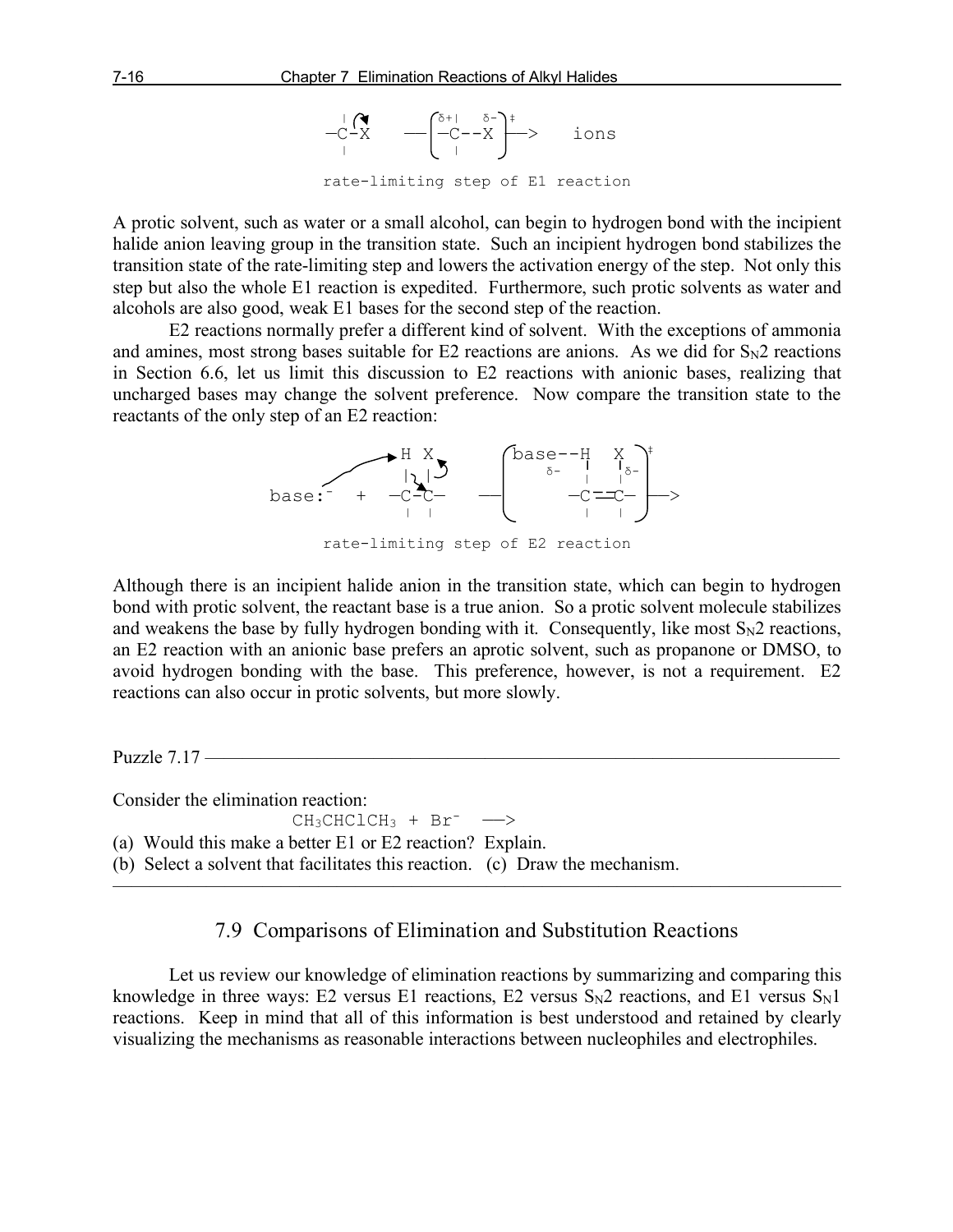## 7.9A E2 versus E1 Reactions

Table 7.2 summarizes and contrasts the essential properties of our two types of elimination reactions. Despite their differences, E2 and E1 reactions have similar preferences for electrophiles (both leaving group and carbon skeleton) and product constitutional isomers and stereoisomers. Note that many of the properties of an E1 reaction are determined by its carbocation. Finally, recall that a high temperature thermodynamically helps elimination reactions because of their positive Δ*S°* values (Section 7.1).

Table 7.2 Summary of E2 and E1 Elimination Reactions

|                    | E <sub>2</sub>                                                                       | E1                                                                                  |
|--------------------|--------------------------------------------------------------------------------------|-------------------------------------------------------------------------------------|
| Kinetics           | 1st order in both reactants<br>(both reactants in rls)                               | 1st order in elie only<br>(only elie in rls)                                        |
| Number of steps    | 1<br>(strong base doesn't wait)                                                      | 2 or more<br>(base awaits strong elie)                                              |
| Elie's L group     | Weak base needed<br>e.g., $X^-$<br>(stable byproduct)                                | Identical to E2                                                                     |
| Elie's C skeleton  | $3^\circ \cong 2^\circ \cong 1^\circ$ ; not CH <sub>3</sub><br>(stabilize alkene)    | $3^\circ$ > $2^\circ$ ; not $1^\circ$ or CH <sub>3</sub><br>(stabilize carbocation) |
| Base nucleophile   | Strong needed<br>e.g., $HO^-$ , $RO^-$ , $-N=$<br>(weak acid electrophile)           | Weak<br>e.g., HOH, ROH, X<br>(strong C <sup>+</sup> acid)                           |
| Solvent            | Aprotic favored<br>e.g., propanone, DMSO, DMF<br>(avoid H bonding nuc <sup>-</sup> ) | Protic favored<br>e.g., HOH, MeOH, EtOH<br>(start H bonding rls TS)                 |
| Regioselectivity   | More substituted alkene favored<br>(more stable)                                     | Identical to E2                                                                     |
| Stereochemistry    | Anti elimination<br>(stereoselective)                                                | Unspecific<br>(C <sup>+</sup> less stereoselective)                                 |
| Stereoselectivity  | E product favored if possible<br>(more stable)                                       | E product favored<br>(more stable)                                                  |
| $C+ rearrangement$ | Never<br>$(no C+)$                                                                   | Sometimes<br>(for suitable $C^+$ )                                                  |
| Temperature        | High preferred<br>(positive $\Delta S^{\circ}$ )                                     | Identical to E2                                                                     |
|                    | rls = rate-limiting step; nuc = nucleophile; elie = electrophile                     |                                                                                     |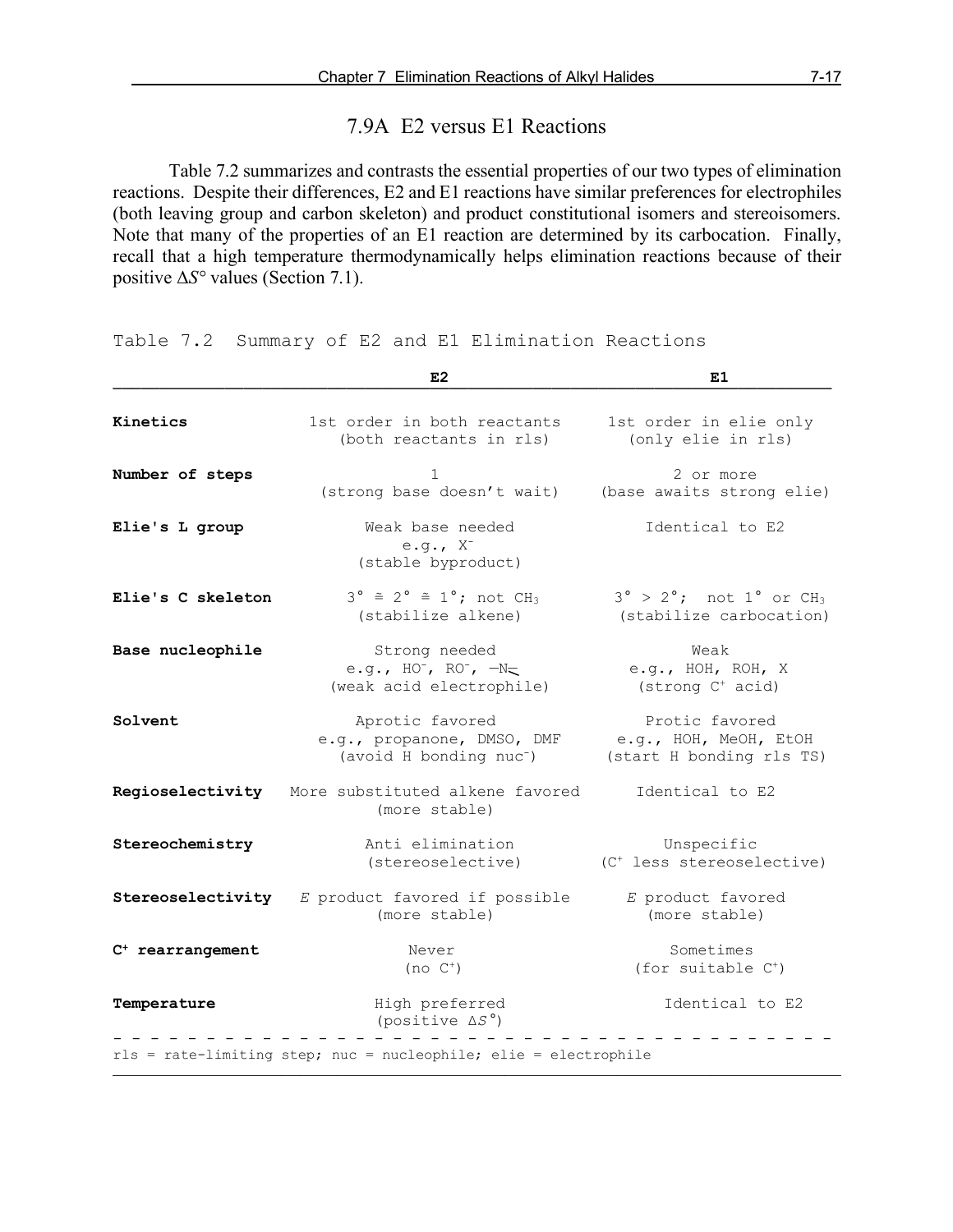Puzzle 7.18 ——————————————————————————————————

To facilitate an E2 reaction at the expense of an E1 reaction, how should one adjust the following features?

(a) base concentration (b) basicity of nucleophile (c) solvent

## 7.9B E2 versus  $S_N2$  Reactions

 $\overline{\phantom{a}}$  , and the contract of the contract of  $\overline{\phantom{a}}$ 

The main competition for E2 reactions is  $S_N2$  reactions (and vice versa). Table 7.3 shows many similarities for E2 and  $S_N2$  reactions but also a couple of important differences (besides the type of product, of course). A bulky nucleophile slows an  $S_N2$  reaction (Section 6.4C), but a bulky base normally does not hinder an E2 reaction (Section 7.3). As a result, a very bulky base, such as *tert*-butoxide, strongly favors E2 over  $S_N2$  reactions. For example:

|               | $(CH3)3CO^-$ + $CH3-CHCl-CH3$ --> $H2C=CH-CH3$ + $CH3-CH-CH3$ |           | $O-C$ (CH <sub>3</sub> ) $_3$ |
|---------------|---------------------------------------------------------------|-----------|-------------------------------|
| tert-butoxide | 2-chloropropane                                               | mostly E2 | very little SN2               |

Little nucleophilic substitution competes with this E2 reaction.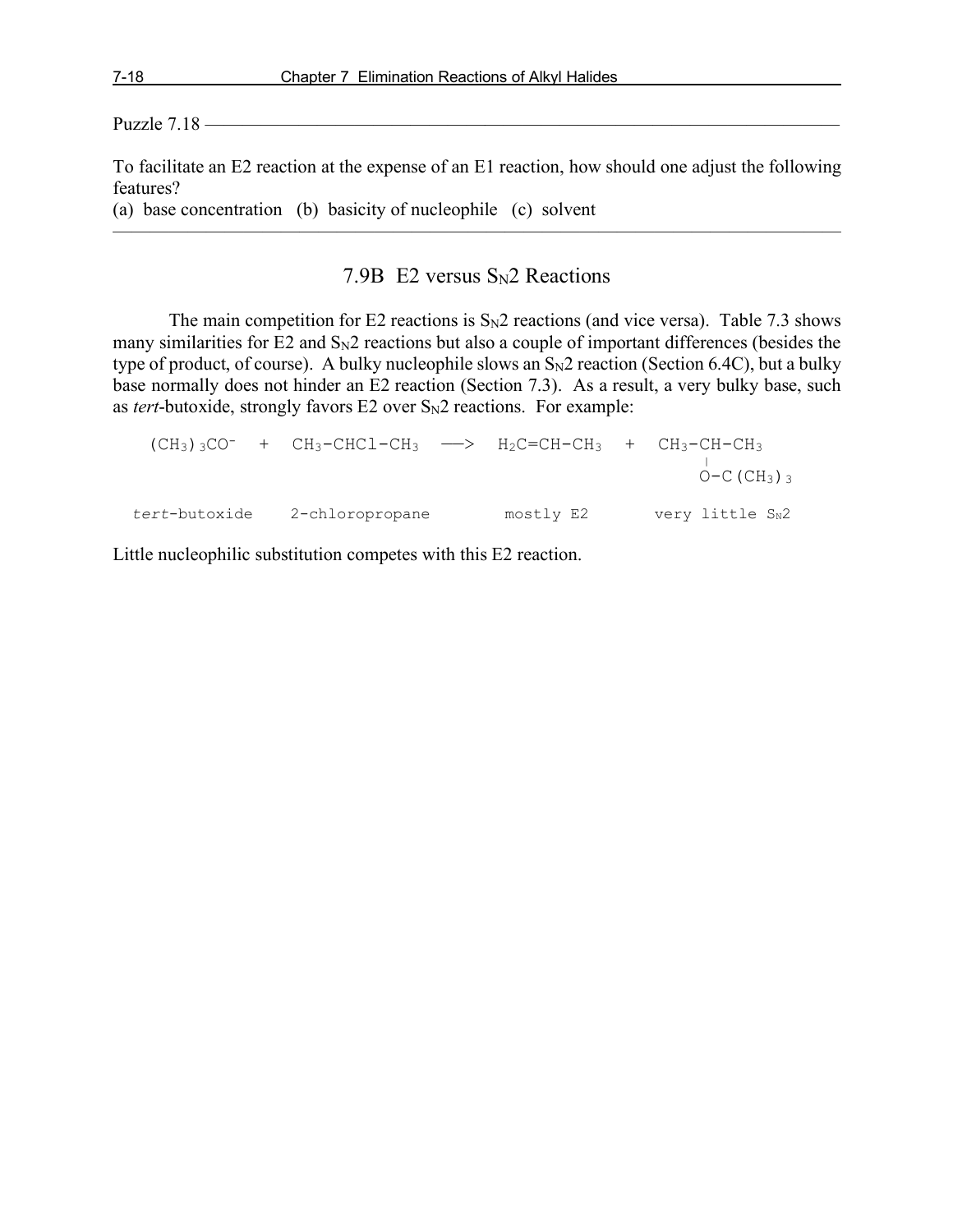|  |  |  |  |  |  |  | Table 7.3 Summary of E2 and $S_N2$ Reactions |
|--|--|--|--|--|--|--|----------------------------------------------|
|--|--|--|--|--|--|--|----------------------------------------------|

|                    | E2                                                                                   | $S_N2$                                                                                       |
|--------------------|--------------------------------------------------------------------------------------|----------------------------------------------------------------------------------------------|
| Kinetics           | 1st order in both reactants<br>(both reactants in rls)                               | Identical to E2                                                                              |
| Number of steps    | 1<br>(strong base doesn't wait)                                                      | Identical to E2<br>(strong nuc doesn't wait)                                                 |
| Elie's L group     | Weak base needed<br>e.g., $X^-$<br>(stable byproduct)                                | Identical to E2                                                                              |
| Elie's C skeleton  | $3^\circ \cong > 2^\circ \cong 1^\circ$ ; not CH <sub>3</sub><br>(stabilize alkene)  | $CH_3 > 1^{\circ} > 2^{\circ}$ ; not 3°<br>(minimize steric hindrance)                       |
| Base or nuc        | Strong base needed;<br>bulky OK<br>e.g., HO , RO , $-N=$<br>(weak acid elie)         | Strong nuc needed;<br>not too bulky<br>e.g., HO , RO , $\neg$ , Cl , Br<br>(soft, weak elie) |
| Solvent            | Aprotic favored<br>e.g., propanone, DMSO, DMF<br>(avoid H bonding nuc <sup>-</sup> ) | Identical to E2                                                                              |
| Stereochemistry    | Anti elimination<br>(stereoselective)                                                | Back approach<br>(stereoselective)                                                           |
| $C+ rearrangement$ | Never<br>$(no C+)$                                                                   | Identical to E2                                                                              |
| Temperature        | High preferred<br>(positive & $\Delta S^{\circ}$ )                                   | Moderate                                                                                     |
|                    | rls = rate-limiting step; nuc = nucleophile; elie = electrophile                     |                                                                                              |

Another feature that differentiates these competing reactions is the electrophile's carbon skeleton. Their preferences are exactly opposite. A methyl halide can undergo  $S_N2$ , but not E2, reactions:

> $H_3C-X$  +  $H_3C-O^-$  -->  $H_3C-O-CH_3$ methyl halide methoxide ion  $S_N^2$  only

On the other hand, a tertiary halide and a strong base react by an E2 reaction without competition from an  $S_N2$  reaction: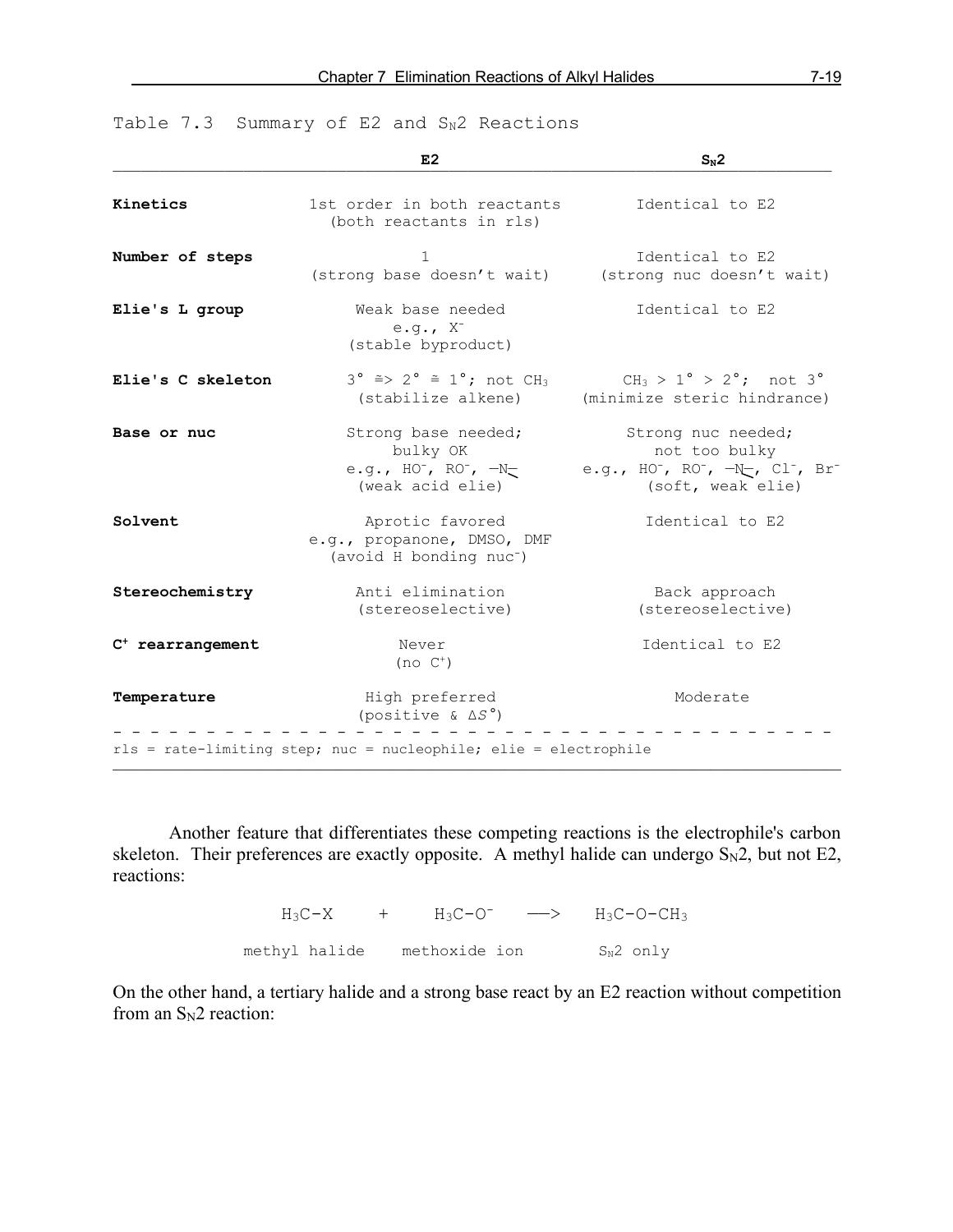

A final factor that assists E2 reactions at the expense of  $S_N2$  reactions is high temperature (Section 7.1).

Just as the scarcity of competing reactions generally makes an  $S_N2$  reaction synthetically superior to  $S_N1$ , an E2 reaction is normally used to make an alkene from an alkyl halide because it has fewer competing reactions than E1. Table 7.4 rearranges some of the material in Tables 7.2 and 7.3 to delineate the ideal conditions for making an alkene by E2 with minimal interference from E1,  $S_N2$ , and  $S_N1$  reactions.

```
Table 7.4 Ideal Conditions for Making an Alkene by E2
Electrophile's C skeleton 3° > 2° > 1°; not CH3
Base Strong and bulky
                          e.g., (CH_3)<sub>3</sub>CO<sup>-</sup>
Solvent Aprotic
Temperature High
\overline{\phantom{a}} , and the contract of the contract of \overline{\phantom{a}}
```
Puzzle  $7.19$  —

To facilitate an E2 reaction at the expense of an  $S_N2$  reaction, how should one adjust the following features?

(a) electrophile's carbon structure (b) kind of nucleophile (c) temperature

## 7.9C E1 versus  $S_N1$  Reactions

———————————————————————————————————————

 $S<sub>N</sub>1$  reactions provide the main competition for E1 reactions (and vice versa). Table 7.5 shows almost identical conditions for E1 and  $S_N1$  reactions, although their products differ greatly. Thus, they generally run concurrently and often give poor yields. Just as an  $S_N2$  reaction is a better synthetic method than an  $S_N1$  reaction (Section 6.8), so an E2 reaction surpasses an E1 reaction in cleanly making an alkene. Although sometimes E2 reactions unavoidably contaminate  $S_N2$ reactions, a very bulky base, such as *tert*-butoxide, always encourages  $E2$  at the expense of  $S_N2$ (Section 7.9B). Also, high temperatures encourage an E1 reaction more than an  $S_N1$  reaction (Section 7.1)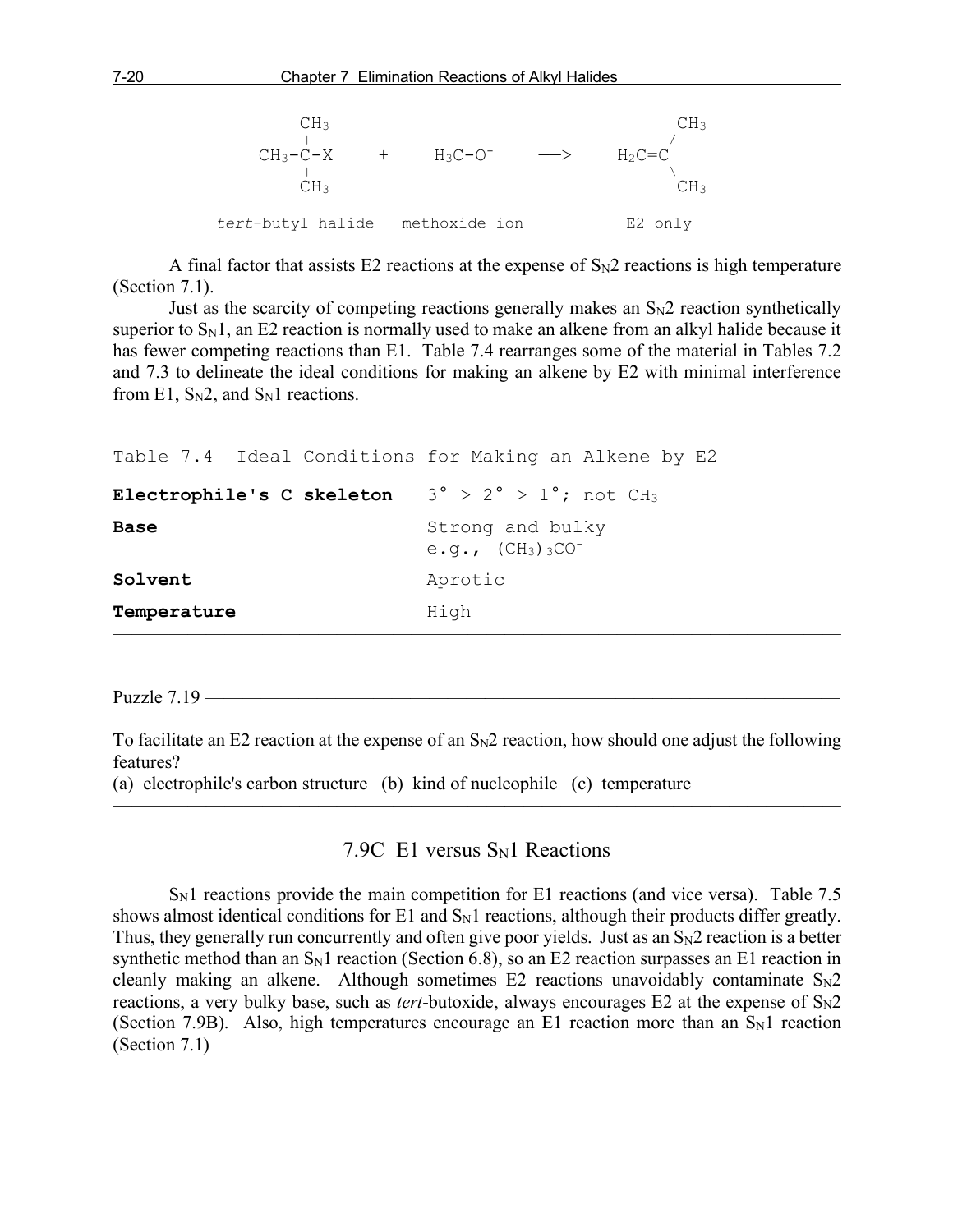|                     | E1                                                                           | $S_N1$                                                             |
|---------------------|------------------------------------------------------------------------------|--------------------------------------------------------------------|
| Kinetics            | 1st order in electrophile<br>(only electrophile in rls)                      | Identical to E1                                                    |
| Number of steps     | 2 or more<br>(base awaits strong elie)                                       | Identical to E1<br>(nuc awaits strong elie)                        |
| Elie's L group      | Weak base needed<br>e.g., $X^{-}$<br>(stable byproduct)                      | Identical to E1                                                    |
| Elie's C skeleton   | $3^\circ$ > $2^\circ$ ; not $1^\circ$ or methyl<br>$(statilize C+)$          | Identical to E1                                                    |
| Base or nucleophile | Weak base<br>e.g., HOH, ROH, $X^-$<br>$(\text{strong } C^+ \text{ acid})$    | Weak nuc favored<br>e.g., HOH, ROH<br>(strong C <sup>+</sup> elie) |
| Solvent             | Protic strongly favored<br>e.g., HOH, MeOH, EtOH<br>(start H bonding rls TS) | Identical to E1                                                    |
| Stereochemistry     | Unspecific<br>(C <sup>+</sup> less stereoselective)                          | Identical to E1                                                    |
| $C^+$ rearrangement | Sometimes<br>(for suitable $C^+$ )                                           | Identical to E1                                                    |
| Temperature         | High preferred<br>(positive $\Delta S^{\circ}$ )                             | Moderate                                                           |
|                     | rls = rate-limiting step; nuc = nucleophile; elie = electrophile             |                                                                    |

Table  $7.5$  Summary of E1 and  $S_N1$  Reactions

Puzzle  $7.20$  —

Draw all the organic products from both the elimination and nucleophilic substitution reactions of 2-chlorobutane in methanol. Ignore stereoisomers. ———————————————————————————————————————

# Chapter Summary

1. In E2 and E1 elimination reactions, a proton and a leaving group (typically a halide ion) leave adjacent carbons of an electrophile to form an alkene.

2. An E2 reaction, a bimolecular elimination, is first order in both base and electrophile.

3. While losing a β proton to the base, an E2 electrophile forms a π bond and discharges the leaving group in a one-step mechanism.

4. An E1 reaction, a unimolecular elimination, is first order in the electrophile and zero order in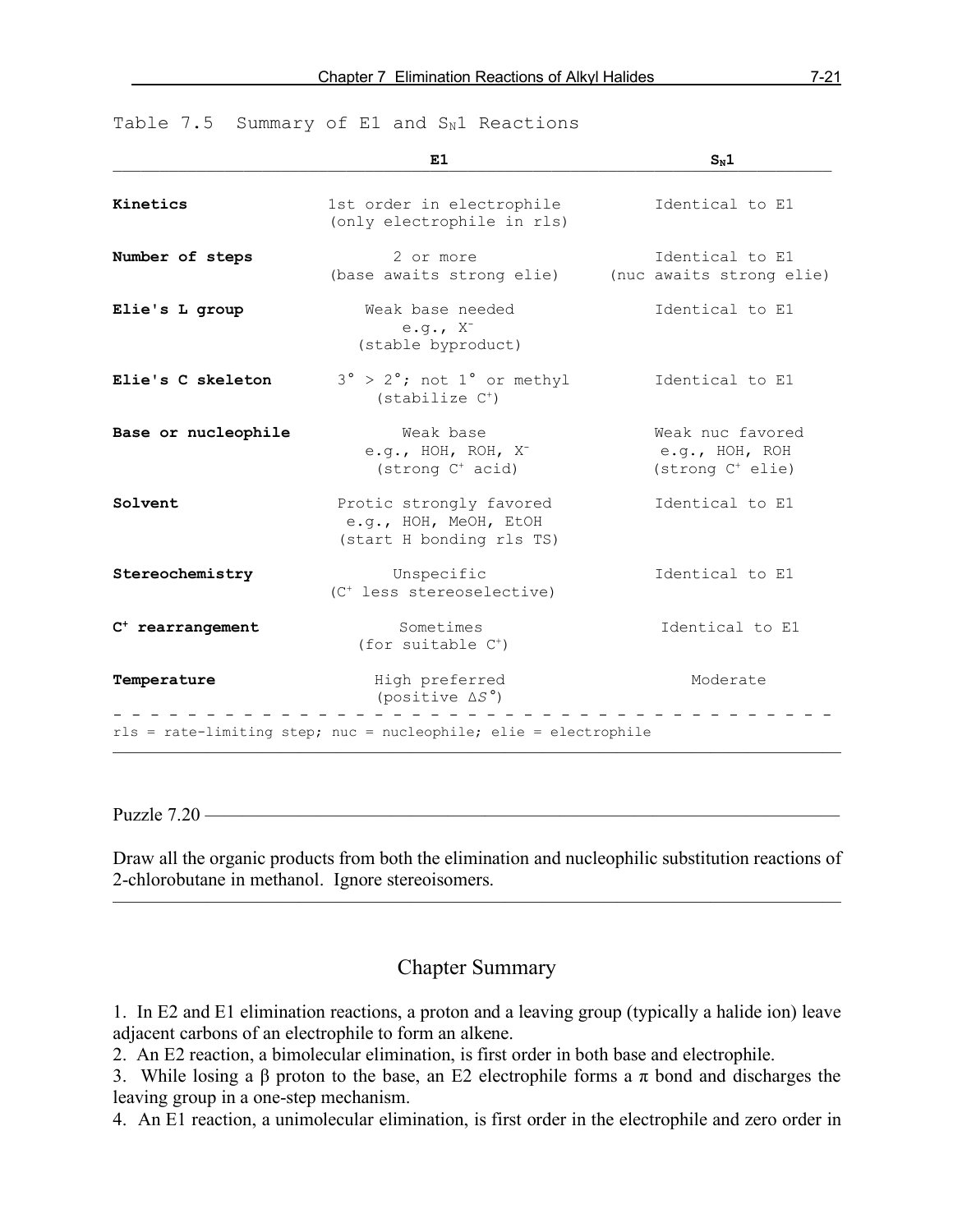the base.

5. In the first, rate-limiting step of its multistep mechanism, an E1 electrophile dissociates into a carbocation, the key factor in an E1 reaction. In the second, fast step, the carbocation intermediate donates a β proton to the base while forming a π bond.

6. An E2 base must be strong to take a proton from a weakly acidic electrophile (typically an alkyl halide).

7. An E1 base can be weak because it takes a proton from a strongly acidic carbocation intermediate. E1 reactions generally prefer weak bases to avoid competition with E2 reactions.

8. When the electrophile has non-equivalent β protons, most E2 and E1 reactions produce more of the more stable alkene isomer with more alkyl substituents.

9. Both E2 and E1 reactions require an electrophile with a weakly basic leaving group, such as any of the halide ions.

10. Alkyl substitution at the  $\alpha$  carbon of the electrophile promotes an E1 reaction by stabilizing the carbocation intermediate. Alkyl substitution at the electrophile's α carbon has little effect on an E2 reaction because steric hindrance is normally not an issue. Of course, a methyl electrophile cannot form an alkene by either reaction.

11. Both E2 and E1 reactions usually produce more of the more stable *E* alkene diastereomer than the *Z* diastereomer (if any).

12. By requiring anti elimination, the E2 reaction can be very stereoselective. Because of its symmetric, planar carbocation intermediate, an E1 reaction is much less stereoselective.

13. During E1, but not E2, reactions some carbocations may rearrange to yield additional alkene isomers.

14. An E1 reaction strongly prefers a protic solvent to begin hydrogen bonding the transition state of the rate-limiting step. A normal E2 reaction (with an anionic base) prefers an aprotic solvent to avoid hydrogen bonding to the base.

15. E2 and SN2 reactions have many similar properties. Yet, they have different preferences for α alkyl substitution, nucleophilic bulk, and temperature.

16. E1 and  $S_N1$  reactions have practically identical conditions and occur concurrently. With less competition E2 reactions are generally used to synthesize alkenes.

———————————————————————————————————————

# Additional Puzzles

7.21 Consider making an alkene from 2-chloro-3-methylbutane while minimizing competing nucleophilic substitutions.

(a) Which reactant would you react with the alkyl halide?

(b) Which alkene constitutional isomers would be produced and which would predominate?

(c) Draw the mechanism for the reaction leading to the major isomer.

7.22 Consider the elimination reaction of 3-iodohexane with methoxide ion.

- (a) Is this reaction mostly E1 or E2? Explain.
- (b) Which alkene constitutional isomers would be produced and which would predominate?
- (c) Specify a solvent that would facilitate this reaction.

7.23 Consider the elimination reaction of 3-bromo-2,4-dimethylpentane in ethanol.

(a) Is this reaction mostly E1 or E2? Explain.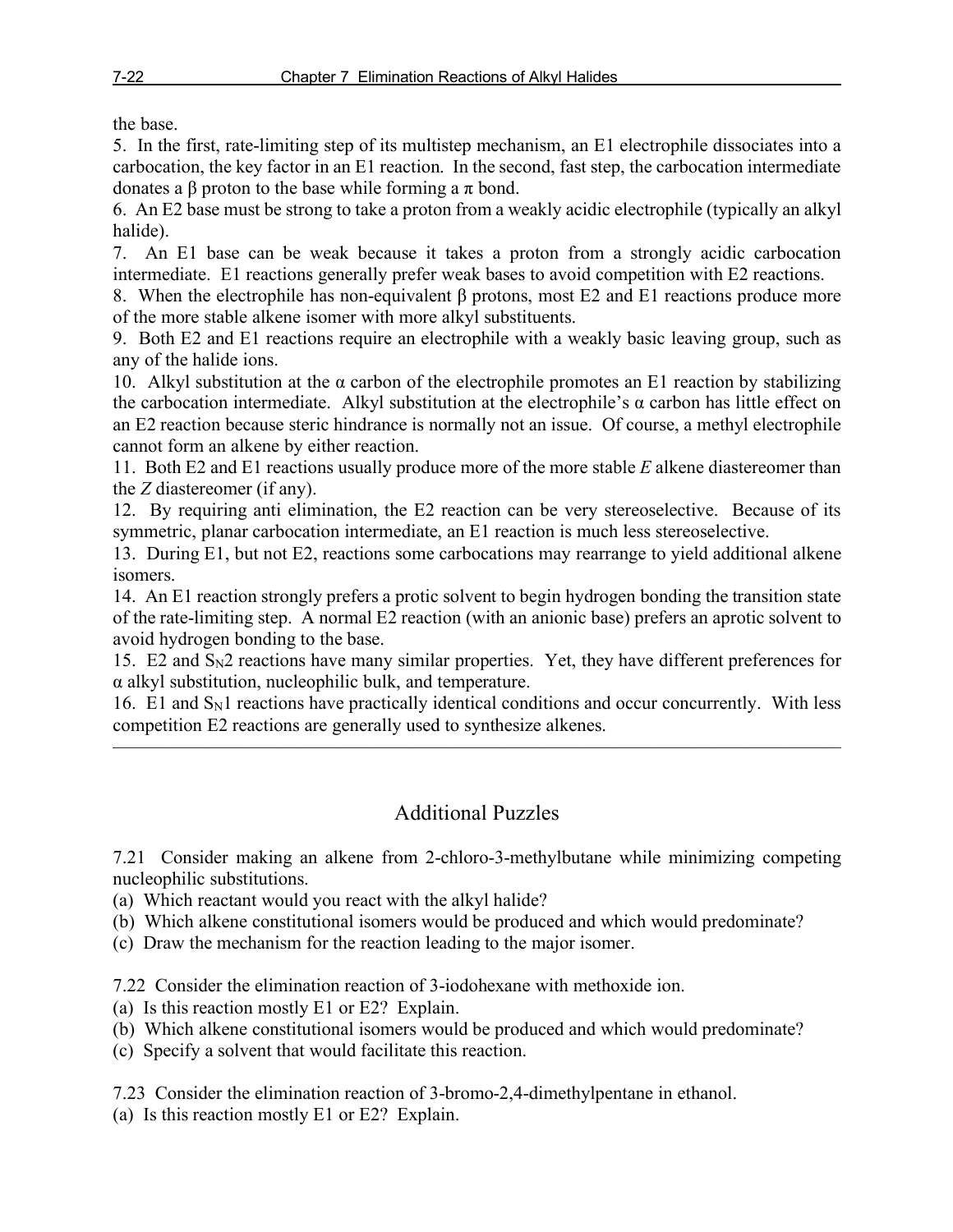(b) Draw the two alkene constitutional isomers produced.

7.24 For each of the following choices, decide which reacts faster with potassium hydroxide in an elimination reaction. Explain each choice. Ignore substitution reactions.

(a)  $\bigcap$  Cl or  $\bigcap$  Br (b) (CH<sub>3</sub>)<sub>3</sub>CI or (CH<sub>3</sub>)<sub>2</sub>CHI (c)  $CH_3CH_2Br$  or  $(C_6H_5)$ <sub>2</sub>CHBr (d) CH3CH2Br in water or in propanone

7.25 (a) Draw a mechanism for the reaction:



 $\overline{a}$ (b) What unusual kind of rearrangement occurs during this reaction, and why does it occur?

7.26 (a) Draw bromocyclohexane in a chair conformation that allows it to react in an E2 reaction with *tert*-butoxide ion (Me<sub>3</sub>CO<sup>-</sup>).

(b) Draw the mechanism with the organic product.

7.27 Which of the following electrophiles undergoes an elimination reaction much faster with ethoxide ion? Explain.



7.28 Explain the surprising product distribution of isomers in the reaction:

| $CH3$ $CH3$                  |
|------------------------------|
|                              |
| > CH3CCH2C=CH2 + CH3CCH=CCH3 |
|                              |
| CH3                          |
| a little                     |
|                              |

7.29 Show the reagent(s) that would best convert 2-bromo-3-methylbutane to each of the following products (not necessarily exclusively):

(a) 2-iodo-3-methylbutane (b) 3-methyl-2-butanol (c) 2-methyl-2-butene (d) 2-methyl-1-butene

7.30 (a) After consulting Table 4.1 (Section 4.2), decide if the following compound could undergo an elimination reaction with *tert*-butoxide ion:

$$
\begin{array}{cc}\nCH_3CH_2 & O \\
\downarrow & \parallel \\
CH_3CH_2CH-O-S-\bigodot-CH_3 \\
& O\n\end{array}
$$

(b) If reaction can occur, show all alkene constitutional isomers and stereoisomers produced.

(c) Which stereoisomer predominates?

7.31 Why would the cubic molecule below, named iodocubane, not react in E1 or E2 reactions?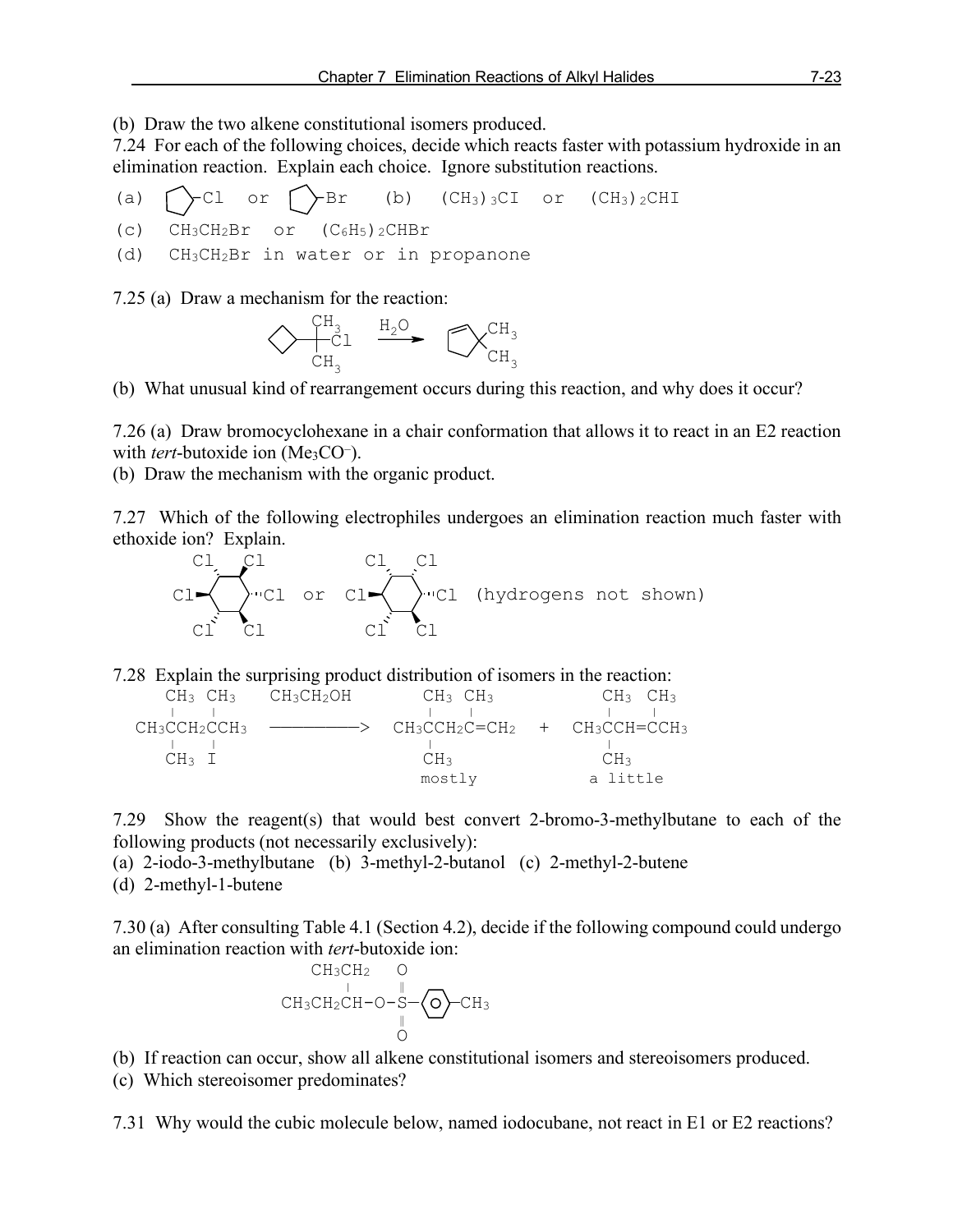I

7.32 Draw the main organic product from the reaction of 1-chloropropane with each of the following reagents:

(a) HO<sup>–</sup> at 25° (b) HO<sup>–</sup> at 100° (c)  $(CH_3)_3CO^-$  (d) Br<sup>–</sup>

7.33 Find a *single* alkyl halide that can yield all of the following products (not necessarily exclusively), and show reagents for the conversions:

(a) 3,3-dimethyl-1-pentene (b) 2,3-dimethyl-2-pentene (c) 3,4-dimethyl-2-pentene

7.34 The basicity of fluoride ion varies with the nature of the solvent. What kind of solvent decreases its basicity the most?

7.35 Consider two ways to make the same nucleophilic substitution product:

$$
CH3)2CHO- + CH3CH2Cl
$$
\n
$$
CH3CH2O- + (CH3)2CHCl
$$

- (a) Draw the organic product.
- (b) Which reaction would give more of this product with less elimination? Explain.

7.36 Outline efficient syntheses that yield these major products:



7.37 Rank the following electrophiles by reactivity for each mechanism:



l. (a)  $S_N1$  (b)  $S_N2$  (c) E1 (d) E2

7.38 Draw the main organic products from both the elimination and nucleophilic substitution reactions of 3-iodo-2-methylpentane with the following reagents. Ignore stereoisomers. (a) CH3OH (b) NaOCH3, propanone

7.39 Which constitutional isomer would be the predominant cyclic product from the following elimination reaction? Explain.

$$
\bigotimes \text{Br} + \text{CH}_3\text{CH}_2\text{O}^- \longrightarrow
$$

7.40 Another kind of elimination reaction occurs during the biosyntheses of terpenes, oils that give plants distinctive tastes and smells: